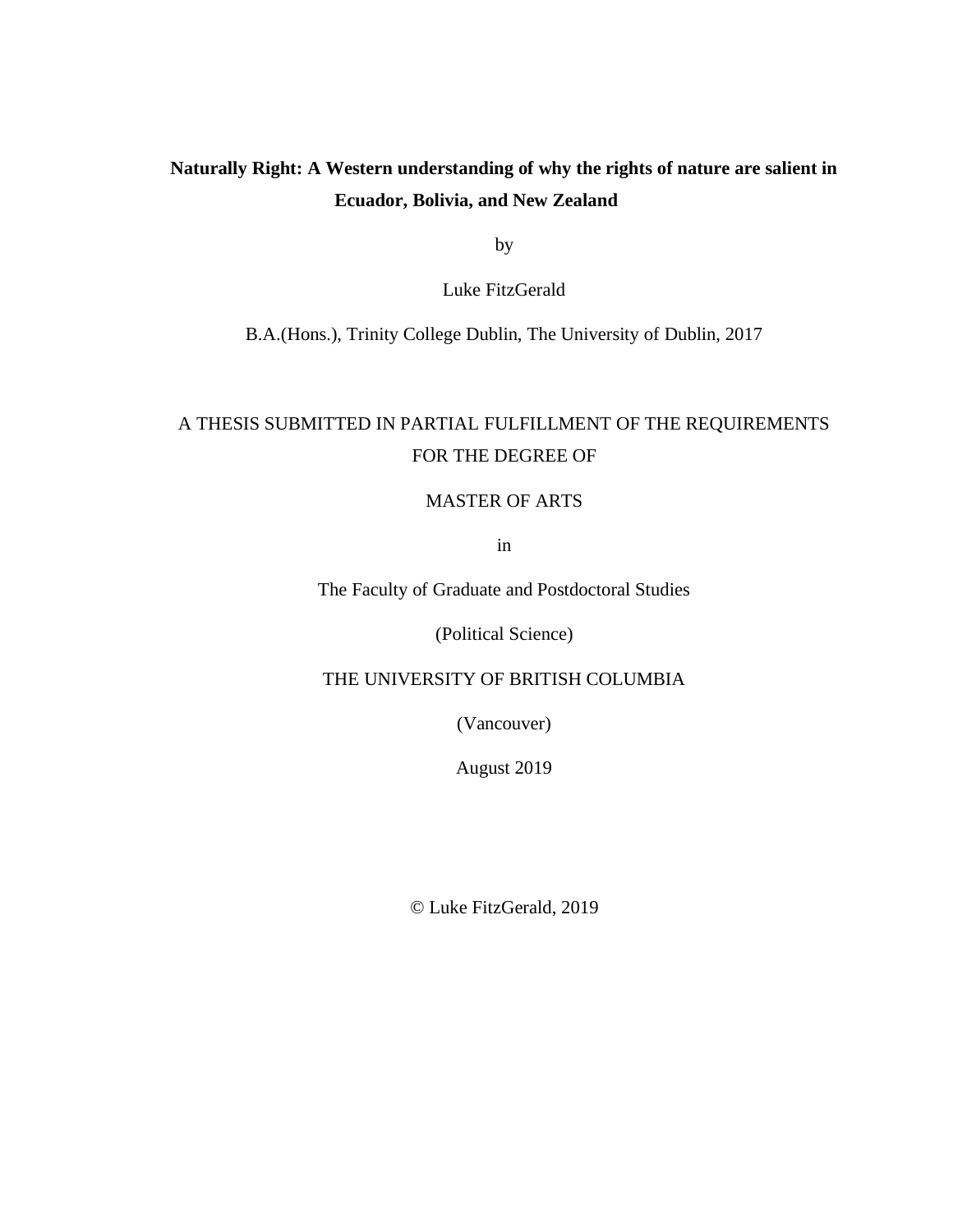The following individuals certify that they have read, and recommend to the Faculty of Graduate and Postdoctoral Studies for acceptance, a thesis/dissertation entitled:

Naturally Right: A Western understanding of why the rights of nature are salient in Ecuador, Bolivia, and New Zealand

| submitted by                | Luke FitzGerald                     | in partial fulfillment of the requirements for |  |  |
|-----------------------------|-------------------------------------|------------------------------------------------|--|--|
| the degree of               | Master of Arts                      |                                                |  |  |
| in                          | <b>Political Science</b>            |                                                |  |  |
| <b>Examining Committee:</b> |                                     |                                                |  |  |
| Peter Dauvergne             |                                     |                                                |  |  |
| Supervisor                  |                                     |                                                |  |  |
| <b>Bruce Baum</b>           |                                     |                                                |  |  |
|                             | <b>Supervisory Committee Member</b> |                                                |  |  |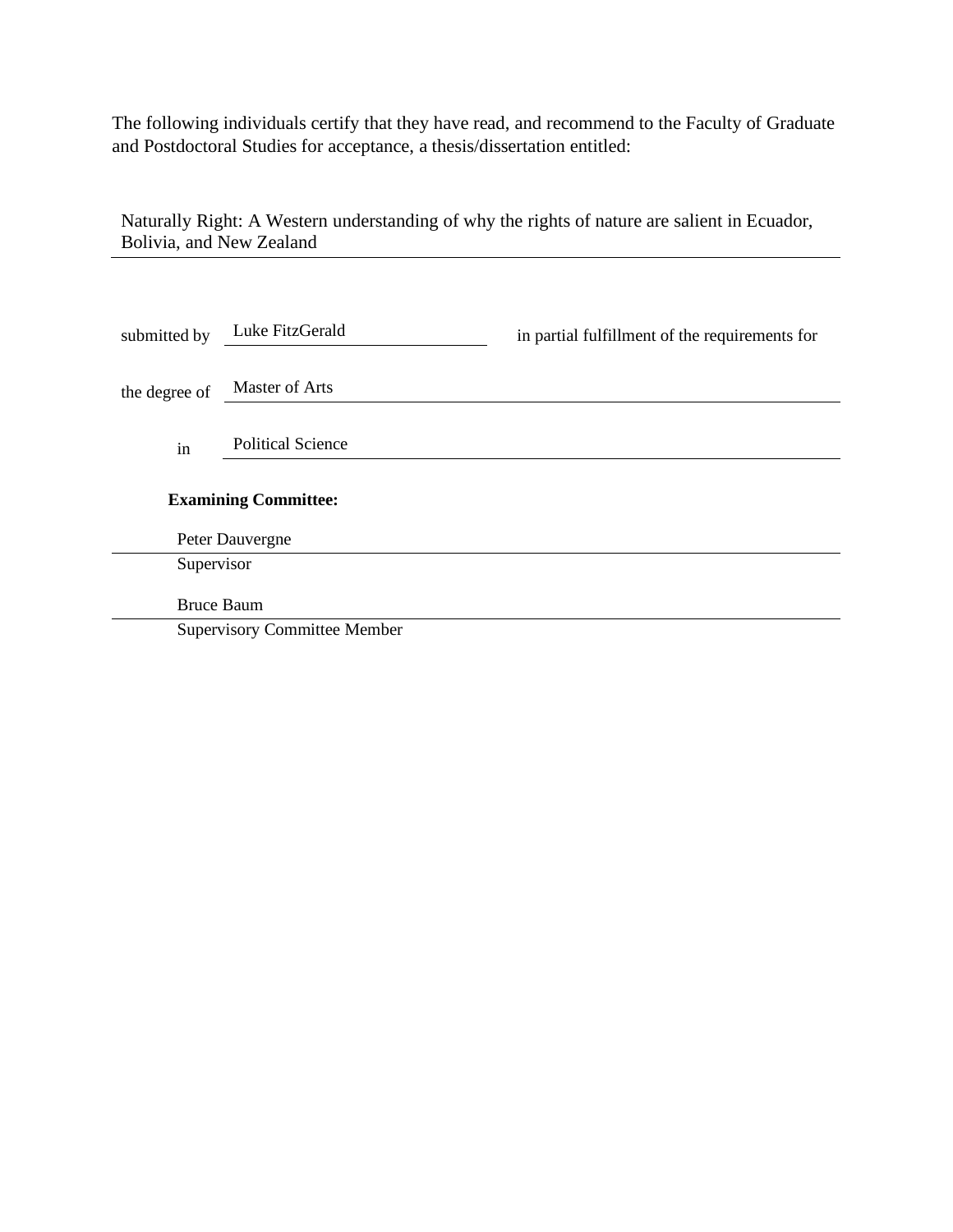## **Abstract**

Rights of nature is a discourse which proposes that, like humans, the natural world should be afforded a set of legal rights; rights which, being nominally inviolable, temper our worst excesses. Although not as ubiquitous as the conceptual framework of global capitalism, this idea enjoys salience in select areas, notably Ecuador, Bolivia, and New Zealand. The reason that alternative paradigms like rights of nature are select, however, is because the monolithic conceptual framework that is the contemporary political economy – that is to say, neoliberalism – tends to absorb or neutralizes such challenging ideas. Such instances are in abundance, for example, in the commodification of environmental sentiments such as 'sustainability.' I argue that despite this, rights of nature has survived challenges to its existence in the form of indigenous cosmologies and social philosophies of these countries. This thesis seeks to explain why this is so, arguing that common cultural denominators across all account for this salience. These commonalities include indigenous cosmologies and cultures that express a reverence for nature; histories of exogenous colonial exploitation of land and people; strong feminist traditions at the individual level; and robust legal protections of nature at the state level. In the broader context of global environmental politics, these factors are important because they provide an alternative paradigm which is otherwise obfuscated by the monochromatism of the contemporary world order, which equates the commodification of nature and material wealth with success. Unveiling it may allow social, economic, and natural relations to be wholly reconceived.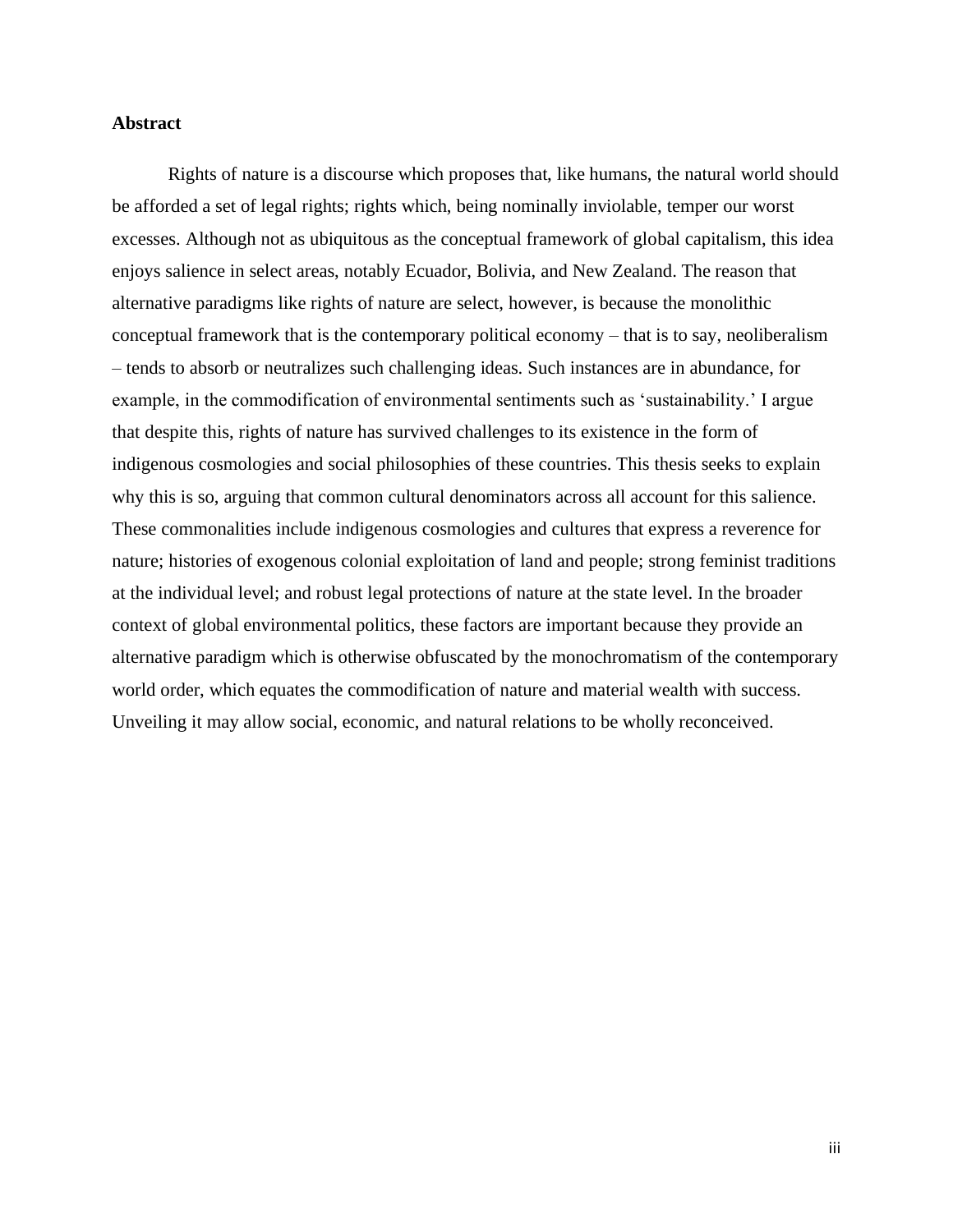## **Lay Summary**

The appeal of giving nature rights that protect both nature itself and humans is becoming greater as Earth becomes increasingly endangered. If humans have rights, after all, there seems to be sense in protecting that which sustains us. However, the required level of protection for nature is uncommon. This is because doing so would require an overhaul of our societies' behaviors. It also entails a rethinking of what capitalism is or should be and the human relationship with nature. Despite this, rights of nature are strong in certain areas in the form of indigenous cosmologies, social philosophies, and legal documents of countries like Ecuador, Bolivia, and New Zealand. Because of these countries' cultures and histories, nature's importance has been asserted in legal parlance, court decisions, and even state constitutions. This thesis tries to understand why they these cultures and histories make rights of nature more prevalent in our case studies.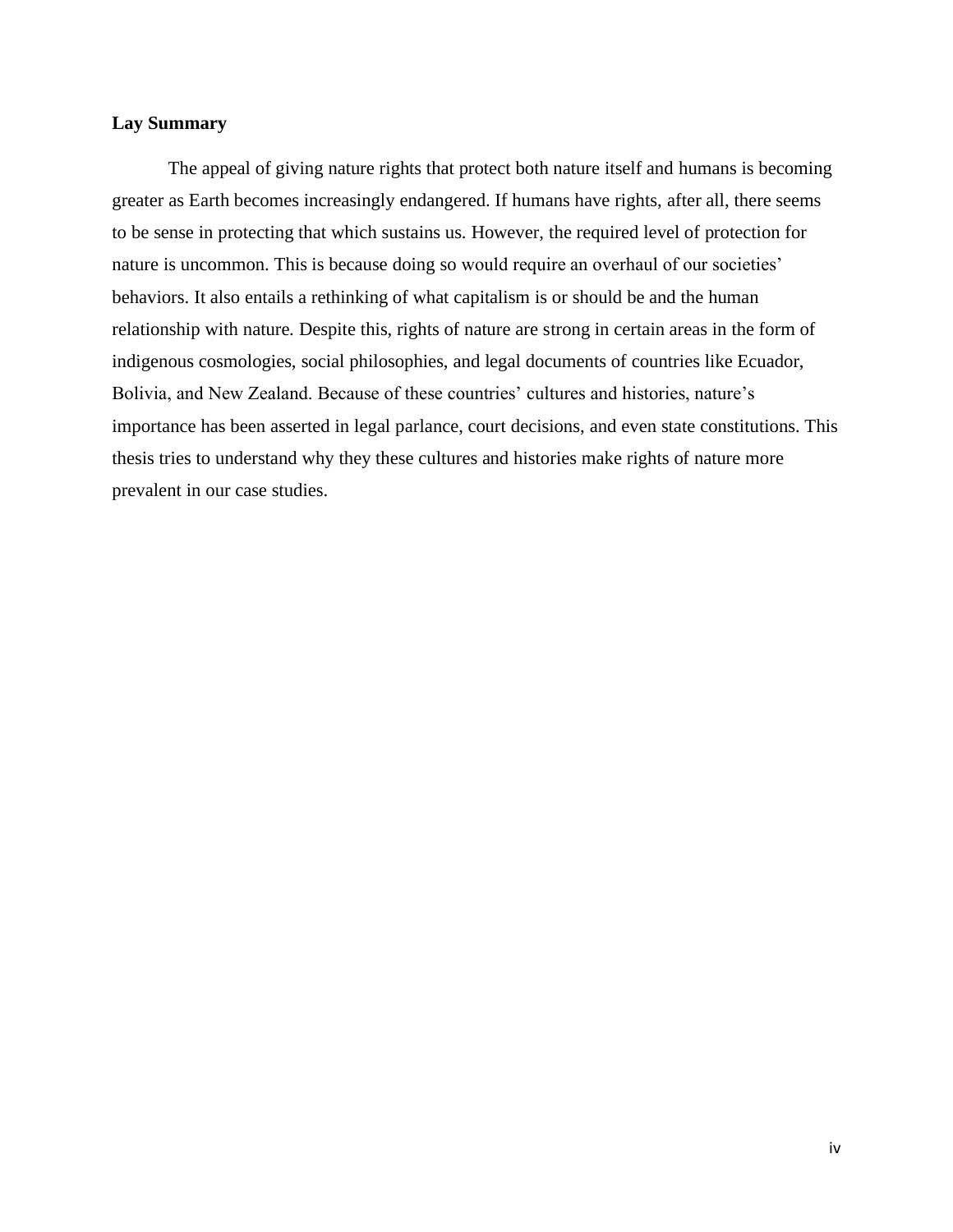## **Preface**

This thesis is the original, unpublished work of the author, Luke FitzGerald.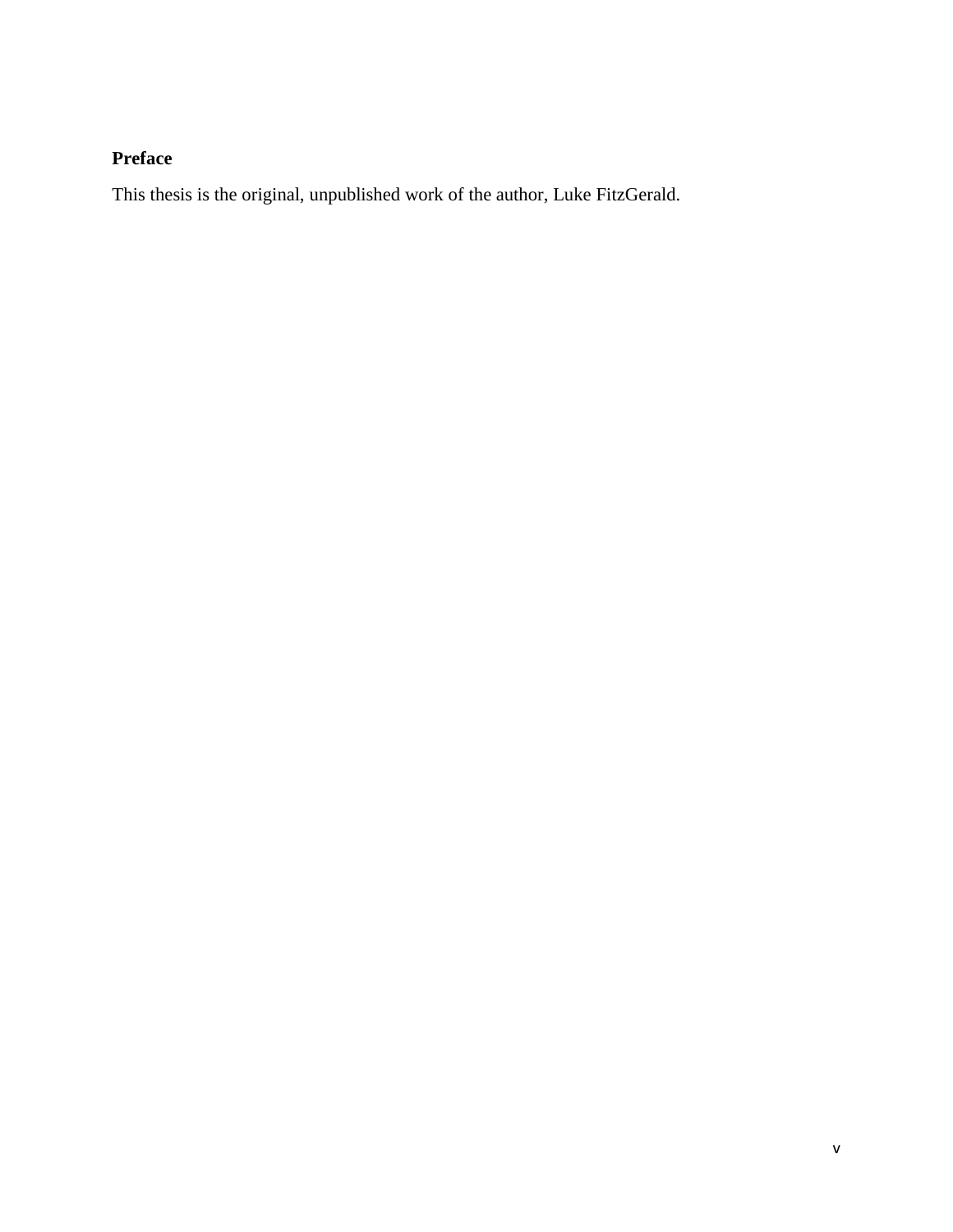## **Table of Contents**

| Section 6: Institutional Structures and the Legal Rights of Nature25 |  |
|----------------------------------------------------------------------|--|
|                                                                      |  |
|                                                                      |  |
|                                                                      |  |
|                                                                      |  |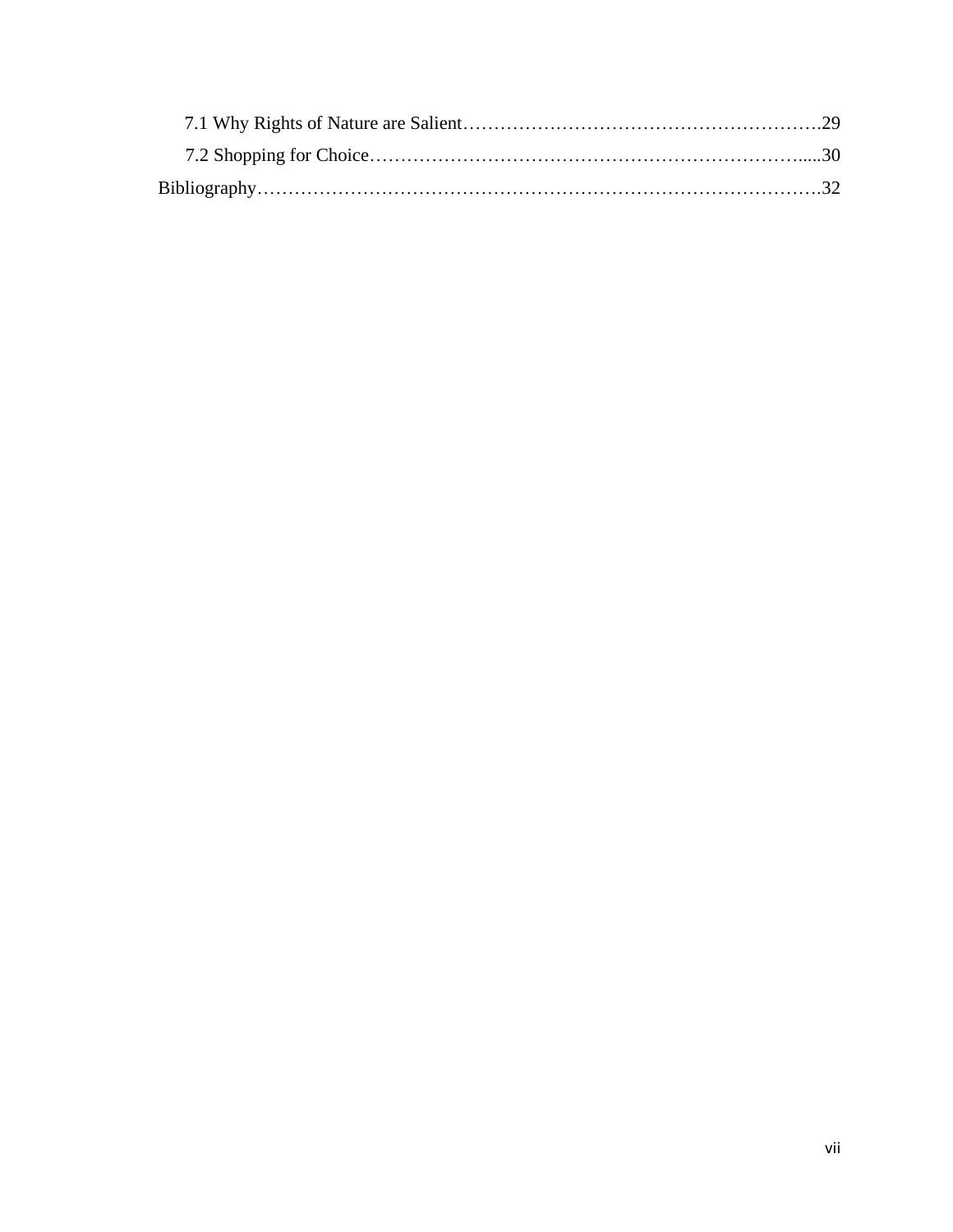## **Acknowledgments**

For everything and more, I thank my parents, Cathal and Debbie. I am truly lucky to have them.

Thank you to the Department of Political Science at UBC. Professor Peter Dauvergne deserves a special thanks for his help and humor, but especially for helping me realize that helping the Earth is as good a cause as any.

As I write this thesis, I remember my late grandfather, Peter Sommerville Roberts, a man of both science and nature. I thank him for his continued influence.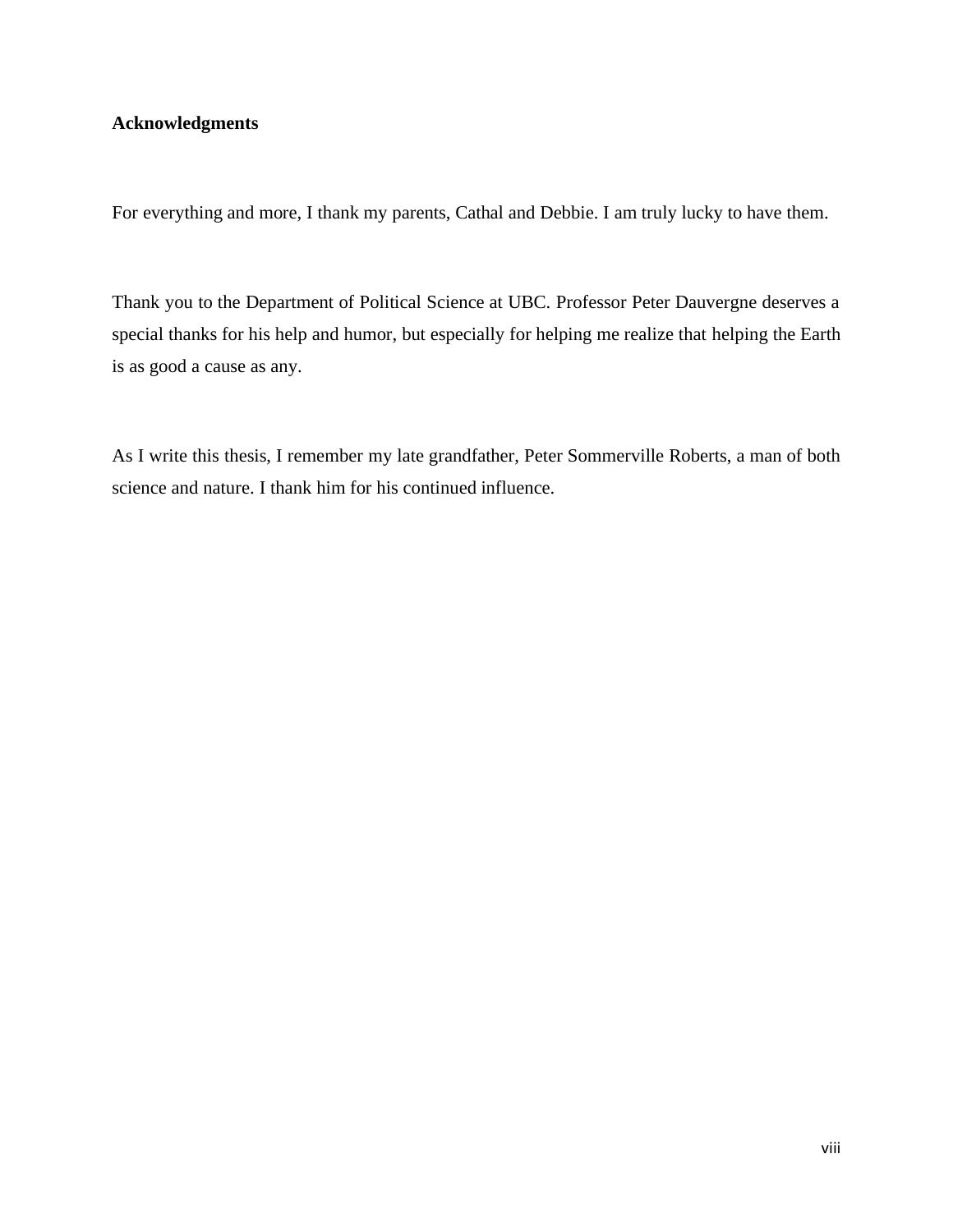## **Dedication**

*To Noemi.*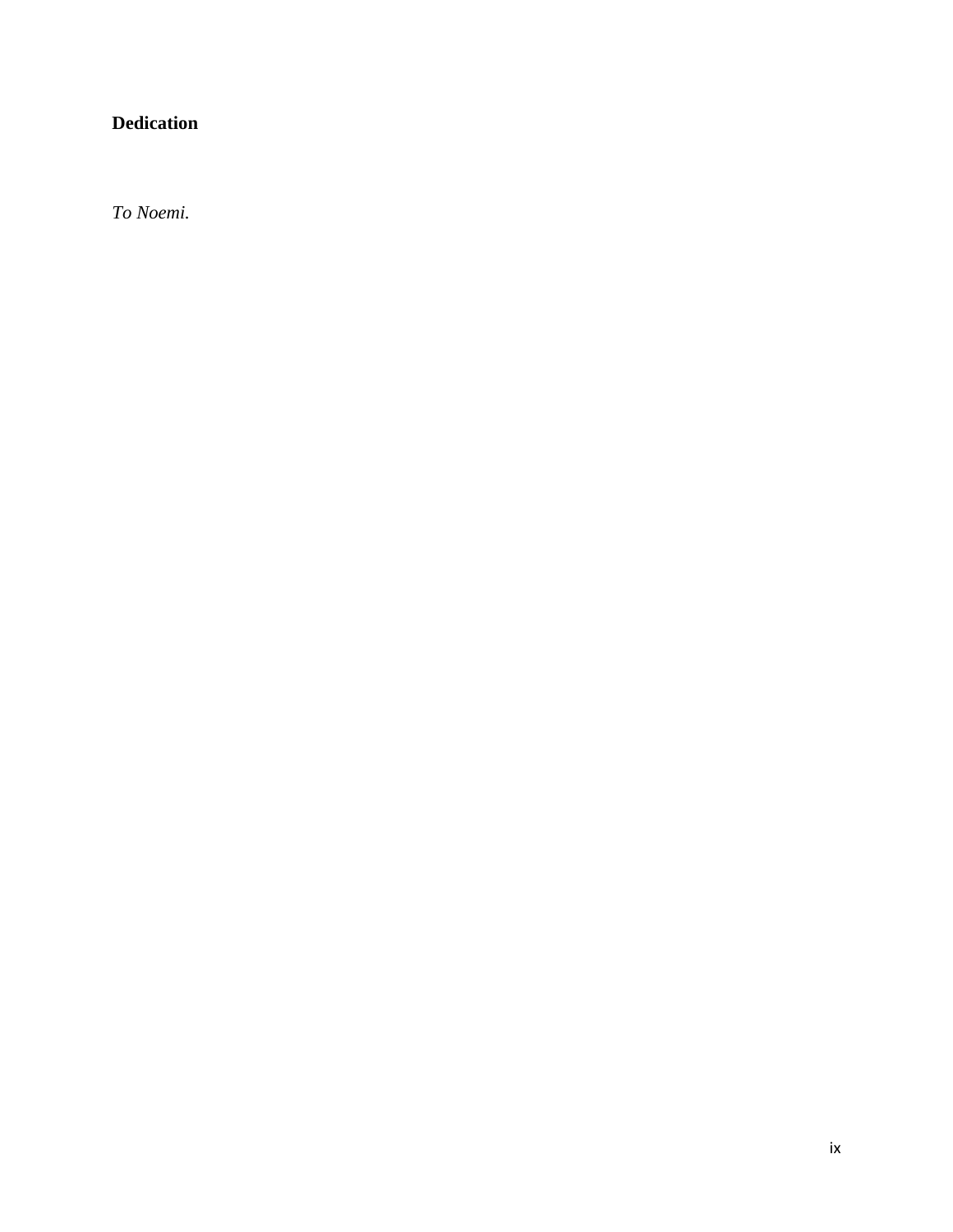#### **Section 1: Introduction**

*"It was the last that remained of a past whose annihilation had not taken place because it was still in a process of annihilation, consuming itself from within, ending at every moment but never ending its ending."*

*– Gabriel Garcia Marquez,* One Hundred Years of Solitude

#### **1.1 The Need for New**

Inspiration for this thesis is derived from existential anxiety that modern consumption patterns have created an unsustainable artifice between humans and nature – one that is in increasing danger of becoming irreconcilable. Perhaps this is symptomatic of what one might call the Capitalocene (the age of capital), or the Anthropocene (the age of humans), which has inculcated in us the uncompromising notion that progress is expressed by profligate accumulation and growth. And yet, our escalating failure to protect Earth's integrity is not, in general, consciously malignant at the individual level; most people, after all, see 'saving the planet' as a wholly agreeable proposition. No, for all our individual shortcomings and hypocrisies, this failure to uphold the values of sustainability and ecological temperance is ultimately a systemic one, reflective of the insatiable neoliberal appetite for land and capital. Recognizing this, peoples and states in places like Ecuador, Bolivia, and New Zealand have posited an alternative conceptual framework whereby nature has rights. While many states and peoples have posited the right *to*  nature – rights to clean air, water, recreation space, and so on – rights *of* nature assert that the human right to nature ends where nature's own rights begin. These resulting rights can take many forms; in constitutions, in international discourse, in social relationships, and in community initiatives – determinants characteristic of these places' cultures and histories. Fundamentally, though, these rights aim to halt Earth's ecological decline by rehabilitating the human relationship with nature.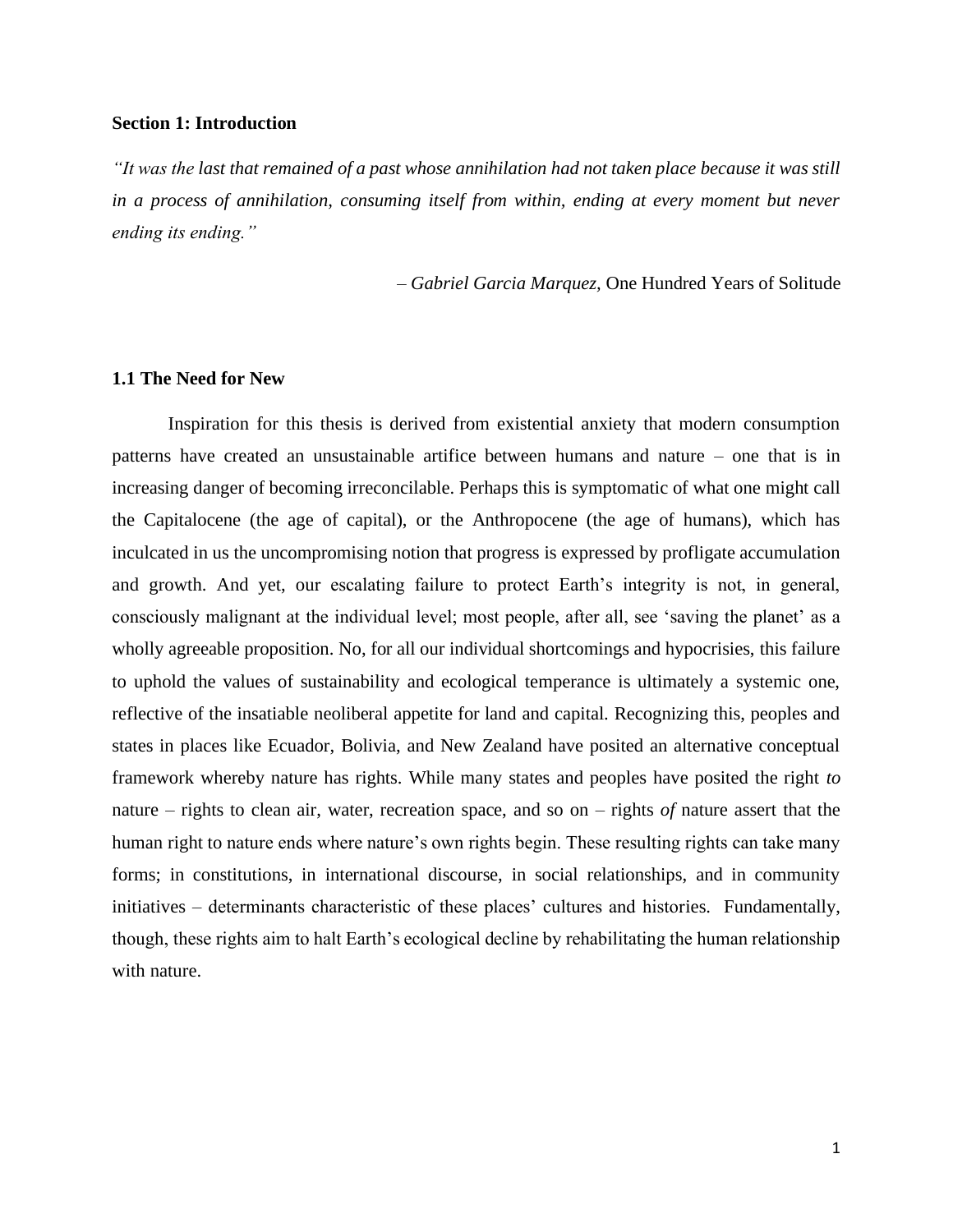#### **1.2 Defining the Argument**

If giving rights to nature can halt environmental disintegration, the logical sequitur to consider is why such an approach is, with varying degrees of magnitude, more prevalent in the aforementioned countries than it is in others. In order for people (including myself) to understand *how* rights of nature can be applied on a macro scale, this thesis seeks to elucidate *why* they originated – and spread – in the first place. I identify several factors serving as catalysts for the diffusion and institution of rights of nature. Simply put, these are cultural or historical factors, ranging from ecocentric indigenous ontologies to strong feminist traditions to perceived colonial imperialism. These factors underwrite the logic for my case study selection, since my research made apparent that areas with the strongest rights of nature also have significant cultural and historical commonalities. By examining these, the reader will be presented with a comprehensive overview of the concept of rights of nature, focusing on each state and the indigenous peoples these political abstractions subsume.

The ontological histories of these nation's indigenous peoples will be the starting point of the thesis, showing that the ideas of giving nature rights are intrinsically derived from these cultures. This section is the least 'political' section of my argument; nonetheless, it forms a critical basis for an examination of the salience of rights of nature in the broader context of global environmental politics. I argue that, because indigenous cultures form such a fundamental part of these societies, their influence has far transcended their own locales. Per the logic of this argument, a clear path emerges. Indigenous cosmology instilled a respect for nature and people, which drew attention to their marginalization, and later coalesced as a concrete social movement with political potency. In other words, rights of nature ideas are most salient at their historical and cosmological origin point.

This foundation established, colonial history in Ecuador, Bolivia, and New Zealand in relation to rights of nature will be examined. Such a history, I argue, spurred the diffusion of the theory in our case studies as a response to the inequitable status quo. Following this, attention will be devoted to the concept of ecofeminism in relation to rights of nature theories, an avenue of discourse which, I believe, represents a novel opportunity to advance intersectional, if not synonymous, values. Further expounding on the theme of intersectionality, I contend that ideas of rights of natures are not geographically inert; rather, they are successful in multiple states and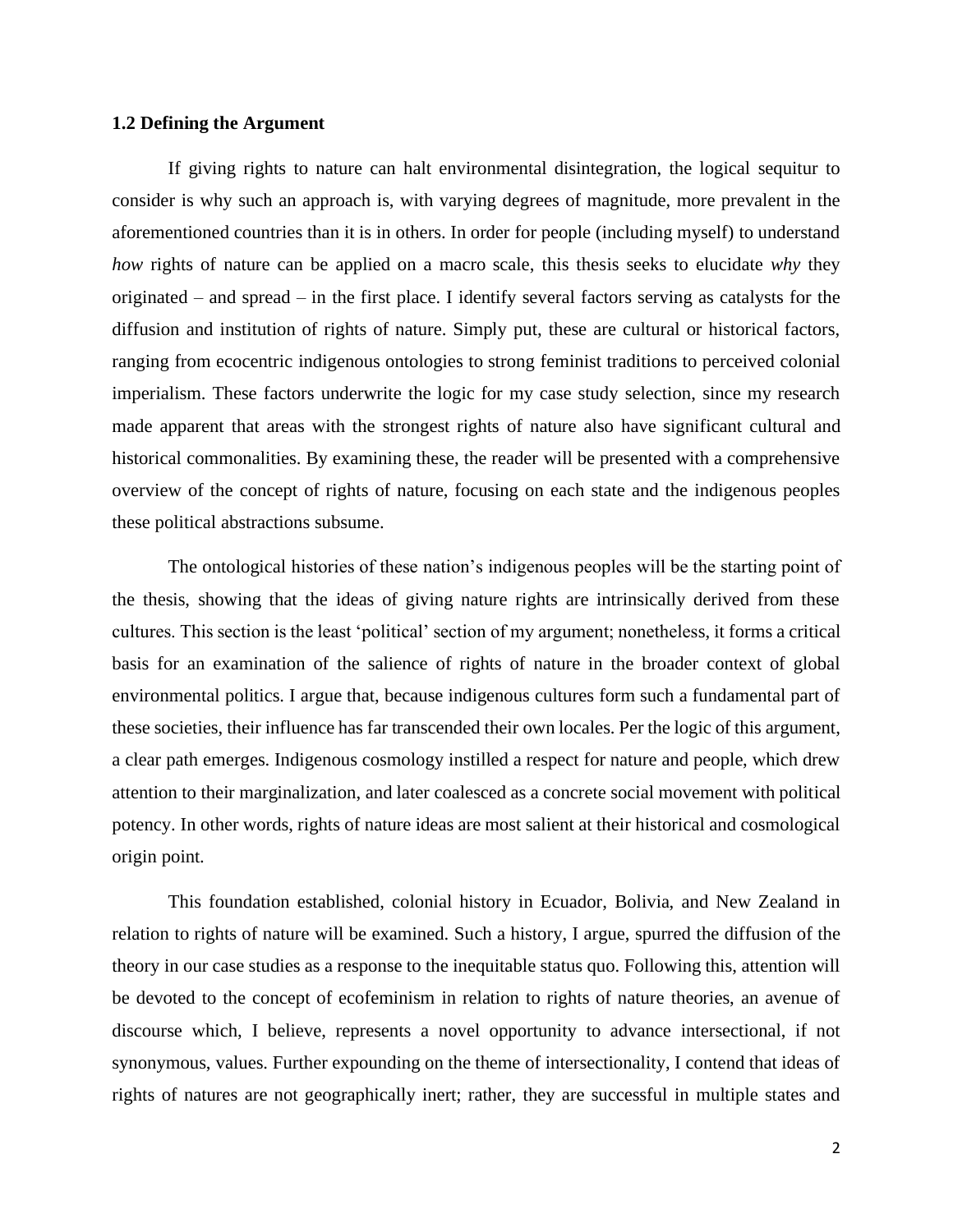cultures amongst dispersed and diverse people. Finally, before concluding, institutional-political renderings of rights of nature will demonstrate that giving nature rights is not only possible, but actively ongoing. By following such an approach, the hope is that the argument will be provocative for the reader by suggesting that rights of nature could be a viable conceptual alternative to business as usual.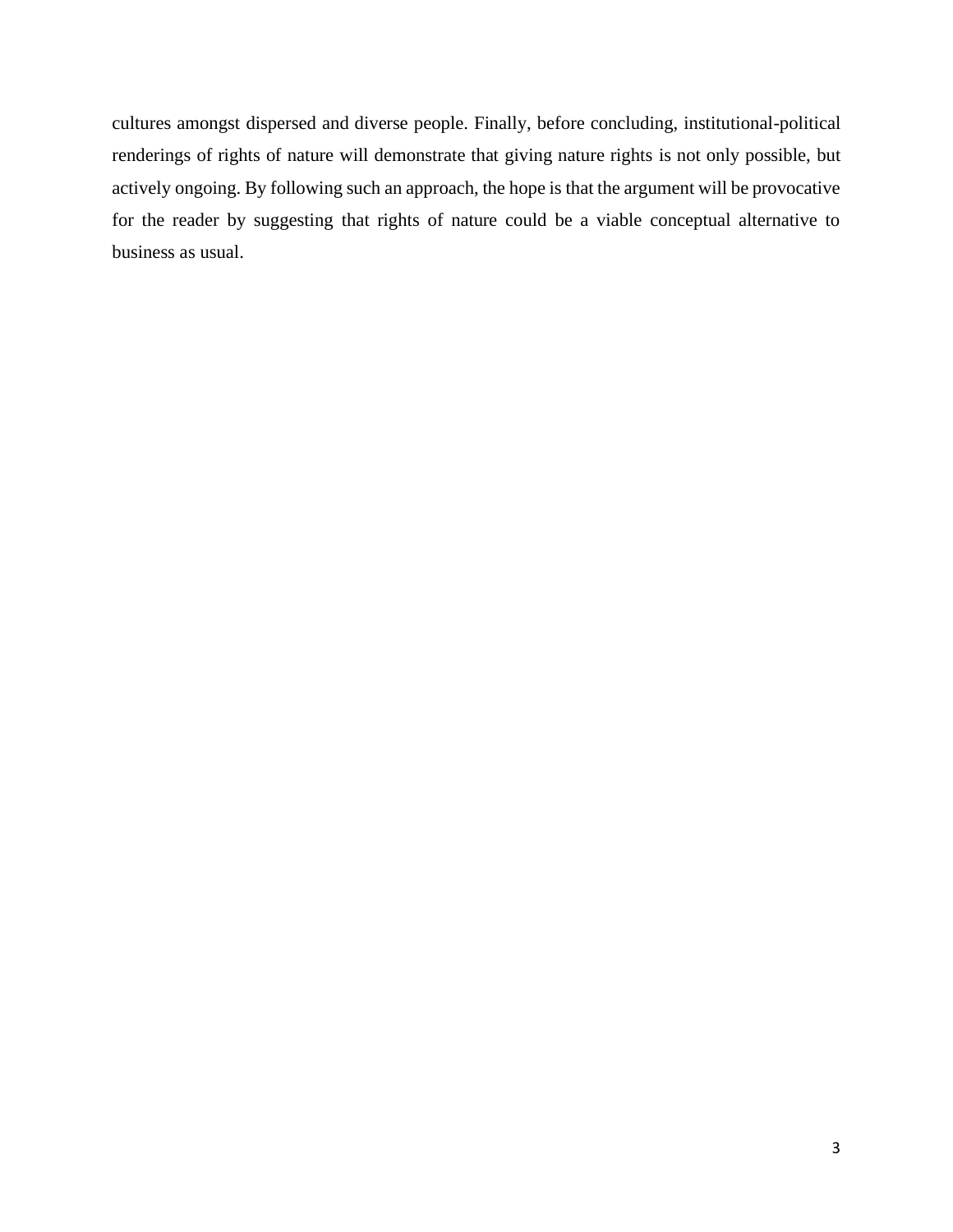## **Section 2: Ontological Origins**

If the reader feels that the very concept of nature having legal rights is an alien one, they may seek solace in the knowledge that this is because – speaking from an Occidental perspective, of course – its fundamental origins are indeed so. Ecuador, Bolivia, and New Zealand, in contrast to the European 'Old World', have strong indigenous cultures underwriting their entire societies. And although it would be incorrect to bundle indigenous ontologies into one category (cultures are, after all, nuanced and varying), there is one observable similarity across all: a conceptualization of the Universe itself that is in sharp dichotomy to the monochromatic and linear tendencies of contemporary global society. Such ontologies tend to view everything within the Universe (and specifically, the point that *homo sapiens* occupy within it) as objectively unremarkable in a dimension in which there exists no point of central hegemony. Under such parameters, in which humans are not of any special significance beyond that which we ascribe to ourselves, it is logical that nature (that is to say, the Universe) itself is the entity of overriding importance; deserving of respect, if not rights.

#### **2.1 Ecuador and Bolivia**

In Ecuador and Bolivia, it is possible to trace the origins of rights of nature ideas to a cultural reverence for nature itself, which occupies a point of significance in indigenous creation stories that is unrivaled in the Western canon. Because indigenous ontologies in these states see the Universe itself as cyclical, there is little place for reductive linearism that tends to perceive reality as having defined start and end points. Such perceptions give rise to the logic that life proceeds until death, for example, or that consumption proceeds until exhaustion. Instead, given the circular conception of the whole, indigenous cultures within Ecuador and Bolivia place emphasis on its continuity and integrity across the temporal and spatial axes. As such, nature cannot be envisioned as some diminutive sphere that can be subdued and ultimately exhausted by humanity; rather it is *the* sphere in which all exists, of total and unavoidable scope, comprised of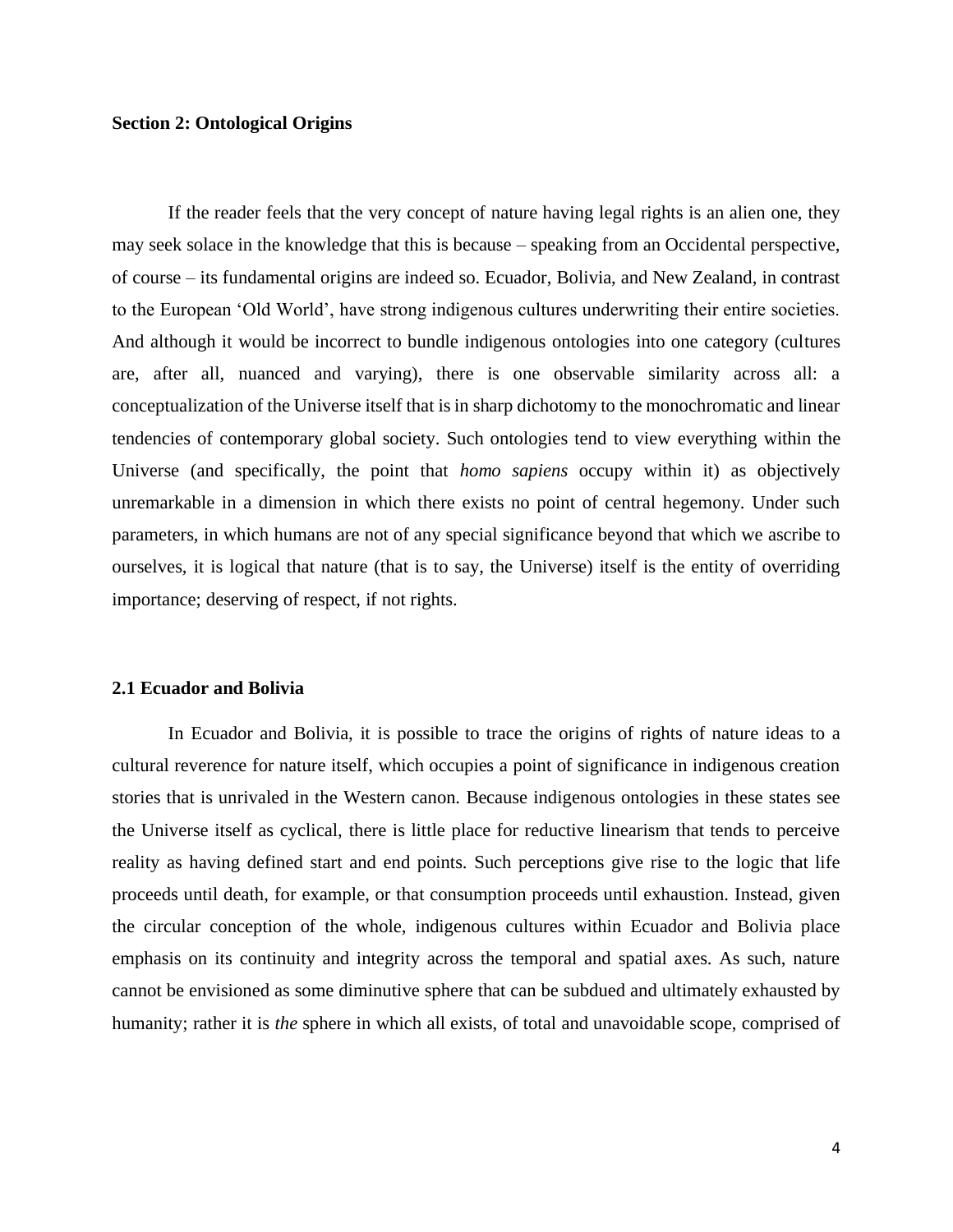a myriad of interrelated and interdependent parts.<sup>1</sup> In both countries, the sum of these parts is taken as an arbitrary yet nonetheless cohesive natural system<sup>2</sup> deserving of approbation. In acknowledgement of this, for instance, the Tungurahua people of Ecuador envision a relationship of harmony with and within nature, "rather than dominating nature or removing human presence."<sup>3</sup>

To better comprehend how such a relationship is quite disparate to that of the current paradigm, Escobar has drawn attention to the notion of the forest as a metaphor for understanding the nature of the world.<sup>4</sup> While a perception predicated on a materialistic understanding of nature would typically appropriate a forest as an exploitable, disparate resource, the indigenous South American conceptualization of the same understands the forest as the fabric of the Universe, or nature, itself.<sup>5</sup> The logical extension here, then, is that to harm the forest is to harm all within. Consider briefly this metaphorical understanding of the forest in relation to the hierarchy of species. If one accepts the indigenous forest-universe/nature analogy, reflect upon how a person feels upon finding themselves hopelessly lost in a forest. Vulnerable, perhaps, feeling at the mercy of natural forces and the nonchalant hand of chance? Indistinct, maybe, unsure of where the forest begins and ends; lost amongst the opaque, interminable green and brown?

 $1$  Global Alliance for the Rights of Nature: Thomas Berry's Ten Principles of Earth Jurisprudence. (n.d.). Accessed 27th April 2019[. http://therightsofnature.org/thomas-berrys-ten-principles-of-jurisprudence/.](http://therightsofnature.org/thomas-berrys-ten-principles-of-jurisprudence/)

<sup>2</sup> Pablo Solon, *Systemic Alternatives.* (La Paz: Fundación Solón / Attac France / Focus on the Global South: 2017):

<sup>1.</sup> Accessed 3rd February 2019. [https://systemicalternatives.files.wordpress.com/2017/03/sa-final-ingles-pdf2.pdf.](https://systemicalternatives.files.wordpress.com/2017/03/sa-final-ingles-pdf2.pdf)

<sup>3</sup> Craig Kauffman & Pamela Martin, "Constructing Rights of Nature Norms in the US, Ecuador, and New Zealand" *Global Environmental Politics,* 18(4) (2018): 40. Accessed 4th February 2019. https://muse-jhuedu.ezproxy.library.ubc.ca/article/709682/pdf.

<sup>&</sup>lt;sup>4</sup> Arturo Escobar, (2016). "Thinking-feeling with the Earth: Territorial Struggles and the Ontological Dimension of the Epistemologies of the South" *AIBR, Revista De Antropología Iberoamericana*, *11*(1), 11-32. Accessed 12<sup>th</sup> January 2019.

<sup>5</sup> Cristina Inoue, "Worlding the Study of Global Environmental Politics in the Anthropocene: Indigenous Voices from the Amazon" *Global Environmental Politics*, 18(4) (2018) 25-42. Accessed 21<sup>st</sup> March 2019. https://muse.jhu.edu/article/709681/pdf.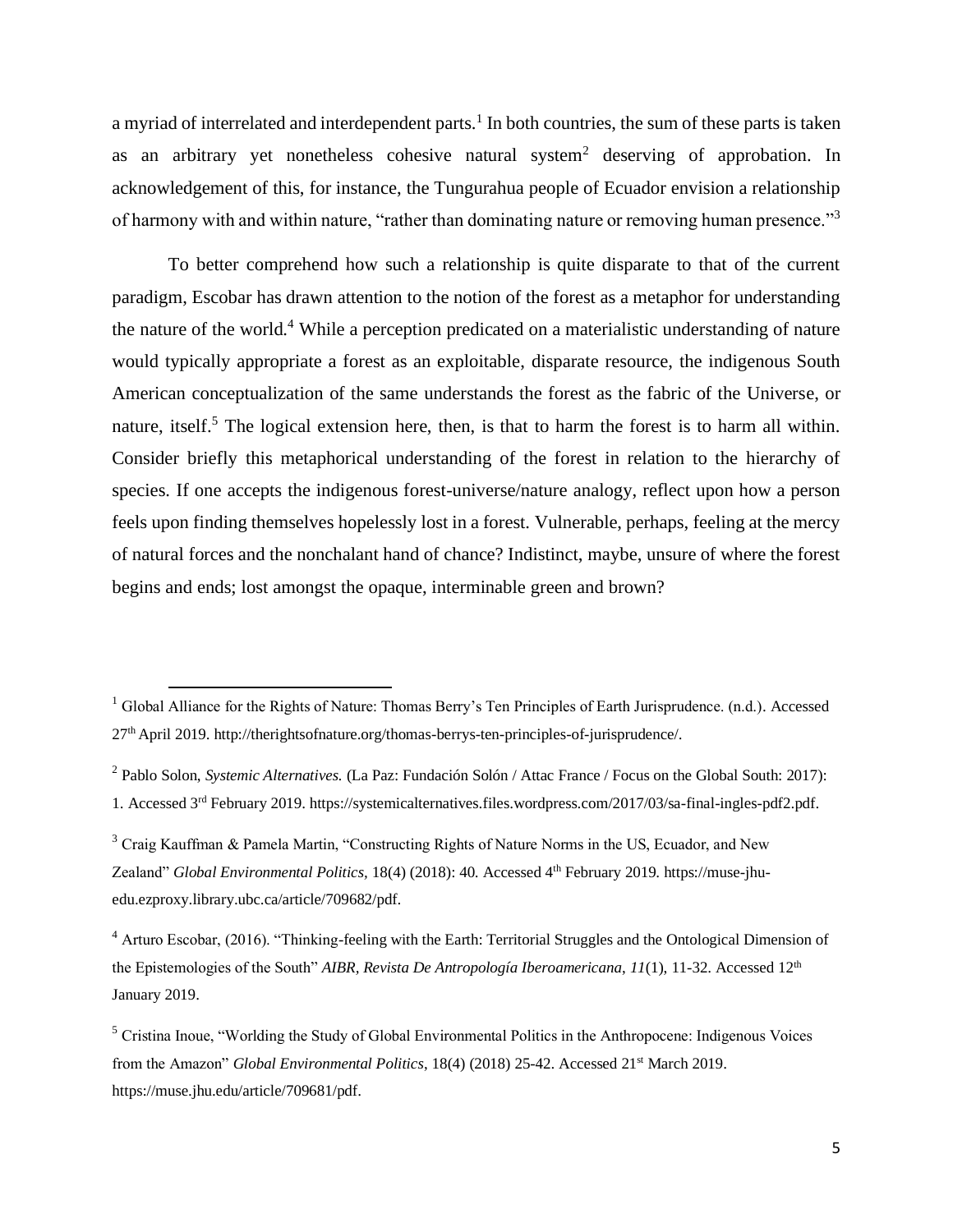Crucially, such feelings and questions posed by indigenous comprehensions of nature more accurately reflect the human place within reality, and explain why anthropocentricism is a seductive illusion, but an illusion at that. There is little sense, after all, in protecting one specific feature of the forest by giving it rights to exist if the forest itself will cease to exist. One reason rights of nature have particular relevance in Ecuador and Bolivia, therefore, is that such states have incorporated these indigenous epistemologies, thereby avoiding the logical fallacy of exclusive rights when nature itself, lacking its own, is left at the mercy of humanity's corrosive impulses.

#### **2.2 New Zealand**

Indigenous peoples in Ecuador and Bolivia, however, are far from the only sources of inspiration for rights of nature. Across the Pacific Ocean, indigenous Maori ontology and attitudes towards the natural world have also ensured that the state of New Zealand upholds a strong tradition of protecting nature through rights. Rooted in a cosmology that depicts time as a recurring spiral of events and an understanding of life as an endless biological web built from interacting and mutually supporting threads, it is perhaps unsurprising that the Maori articulate their relationship with nature in particularly intimate terms. Notably, such a comprehension is best evinced through the interrelated concepts of *whanaungatanga* (kinship) and *kaitiakitanga*   $(\text{stewardship})^6$ : kinship to people, stewardship to land.

Much as in South America, such concepts take on a deontic dimension; the wellbeing of nature as an abstraction in itself is not only considered, but also those of Maori "ancestral values and future generations".<sup>7</sup> As such, Maori values reflect an interaction with nature predicated on reciprocity and a sense that it is a sacred, overarching whole, entitled to "its own rights, and is part of a living community in which humans exist."<sup>8</sup> This attitude is reflected best, perhaps, by the

<sup>6</sup> David Boyd, *The Rights of Nature: A Legal Revolution That Could Save The World* (Toronto: ECW Press, 2017): 133.

<sup>7</sup> Abigail Hutchinson, "The Whanganui River as a Legal Person" *Alternative Law Journal*, 39(3) (2014) 179–182. Accessed 3rd November 2018. https://doi.org/10.1177/1037969X1403900309.

<sup>8</sup> Kauffman & Martin, "Constructing Rights of Nature Norms in the US, Ecuador, and New Zealand", 43-62.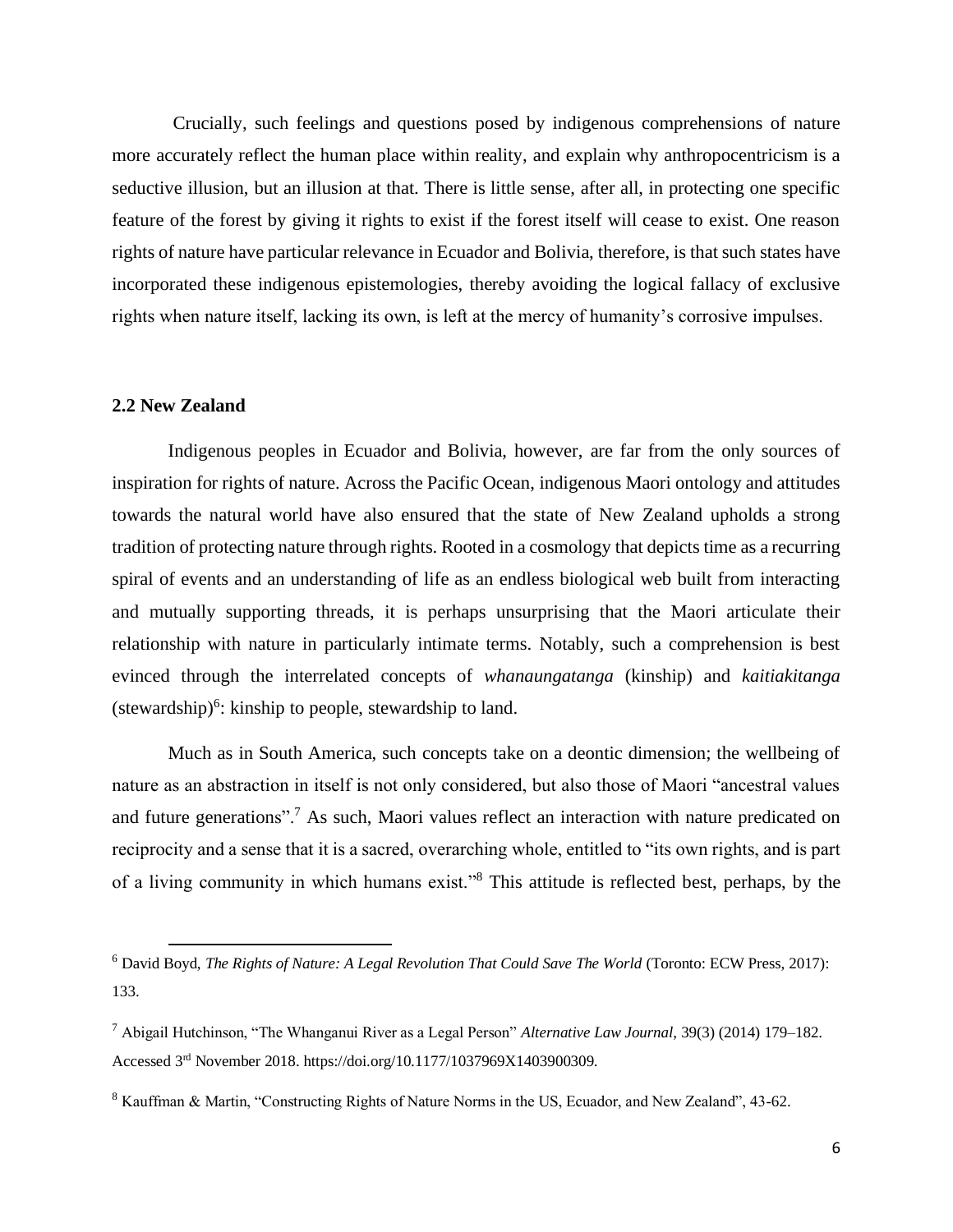axiomatic Maori phrase *'ko au te awa, ko te awa ko au'*, translated as 'I am the river, and the river is me.'

Aside from being an intriguing philosophical rubric through which to contextualize oneself, the cosmological interpretation of the river suggests that cosmology plays an indispensable role in determining the salience of rights of nature discourse in the case studies. While the metaphors deployed are different, their essence is essentially the same. The river analogy bares striking ontological resemblances to that of the forest in Latin America; ergo, the river to the Maori represents a metaphysical, indivisible whole from which one cannot be extricated. Therefore, much in the same way that a fish will ail in poisoned waters or a bear will perish in a ravaged forest, damage to the ecosystem – i.e. the river – damages its codependents by proxy.

These cultural overlaps in cosmovisions are quite apparent, and it seems reasonable to venture that because they also possess an appreciation for the natural world, Maori invocations of river rights for personal and metaphysical reasons are abundant and, indeed, successful. I believe that these ontologically inspired attempts to safeguard nature ultimately allowed the idea of rights of natures to drift upwards from Maori tradition and manifest in the highest strata of the nationstate paradigm. However, rather than leveraging such framework to exert the right to subordinate the river for utilitarian use, the Maori approach to ecosystems exercises the right to be part of a mutually beneficial system that functions both in equilibrium and in perpetuity. Along with many in Ecuador and Bolivia, the perennial interpretation of existence espoused by the Maori demonstrate that protecting all of nature, including humanity, possesses a certain understated rationale.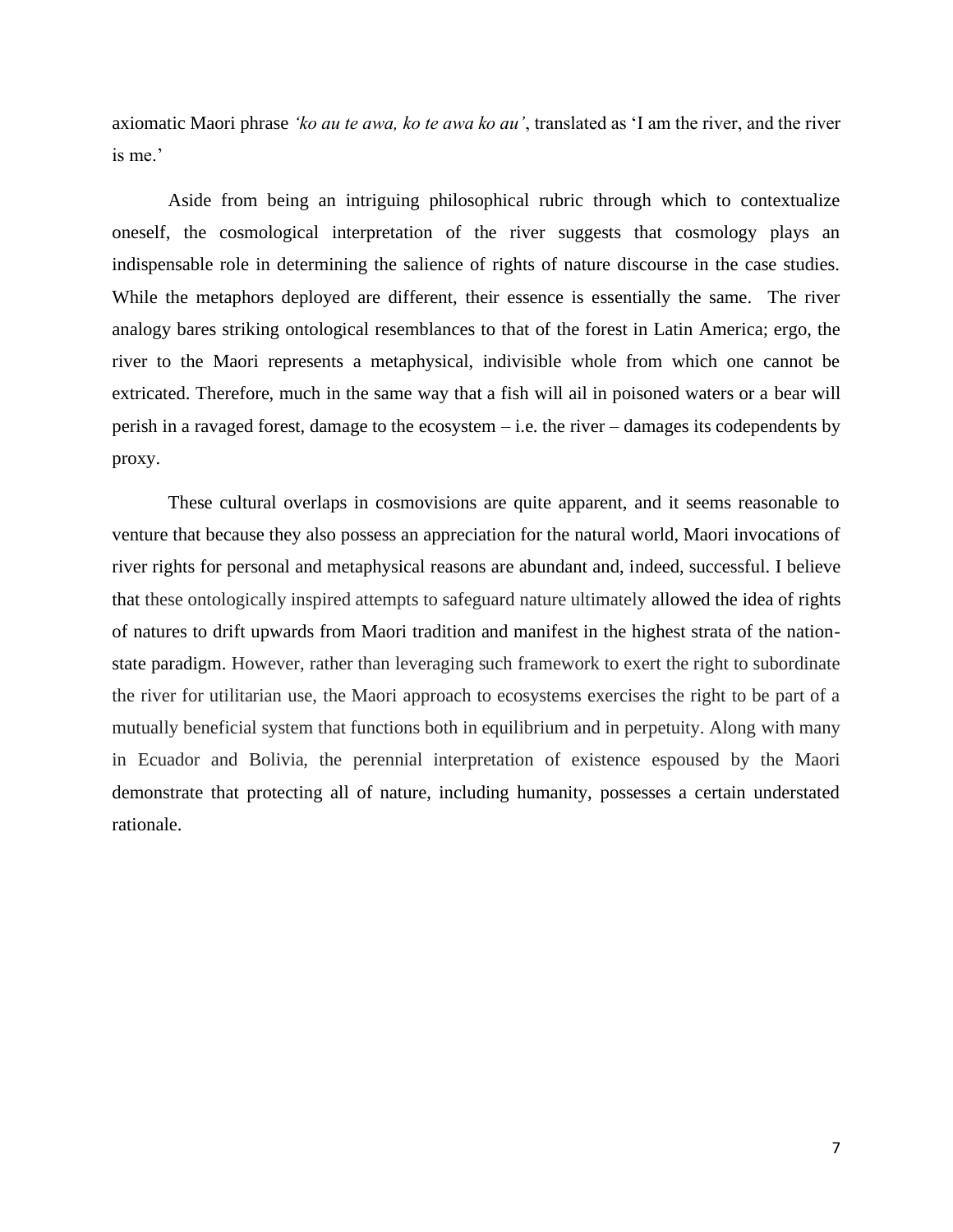### **Section 3: Rights of Nature and Resistance**

#### **3.1 Capitalism, Colonialism, and Nature**

Of course, eons were to pass before any of the epistemologies that would serve as the progenitor for rights of nature were saliently articulated beyond their immediate locale. Indeed, rights of nature as a coherent legal theory at the state level was only to emerge in the twentieth century in response to and during the process of decolonization. However, centuries ago, at the dark dawn of the Age of Exploration, a butterfly effect of unimaginable magnitude meandered listlessly in the sails of European ships. The sight of imperial caravels and galleons on the horizon was probably, at the very least, a perplexing one for indigenous people; people of vast swathes of land ignominiously designated a 'New World' by and for the patriciate of Europe.

Unbeknownst to these native inhabitants of the Americas and Australasia, unfortunately, they were perceived as much a part of this world to be pilfered as the gold in the rocks or the eagles in the sky; in the *terra nullius*, after all, everything was fair game, and the game, as was *en vogue* at the time, was manifest destiny. In a twist of perverse irony, indigenous theories of an interdependent web were being realized, as humanity, spurred by a voracious thirst for capital and imperium, spread its tendrils across the globe in search of land upon which to encroach. Instead of harmony and equilibrium, however, the outcome was one of wrenching discord; a clash of cultures, an internecine one at that, borne of not only interpersonal animus but also of fundamental ideological – if not existential – differences. These tensions, underwritten by profound antiimperial sentiment, endure to this day in our case studies and serve to explain why the rights of nature enjoy salience as a response to exploitation.

Framed in this context, neoliberal capitalism is a paradigm – regardless of contemporary refinement – that is inextricably steeped in a history of colonialism. Because colonialism is inherently a hegemonic structure, subordination of entities deemed disparate by man was inevitable from its incipiency, given that it is and was predicated upon "a logic of domination of men against nature and among human beings".<sup>9</sup> The institution of such a logic happened with ease: since the ontological Western canon largely articulates a delineated and non-reciprocal human-

<sup>9</sup> Boyd, *The Rights of Nature: A Legal Revolution That Could Save The World,* 191.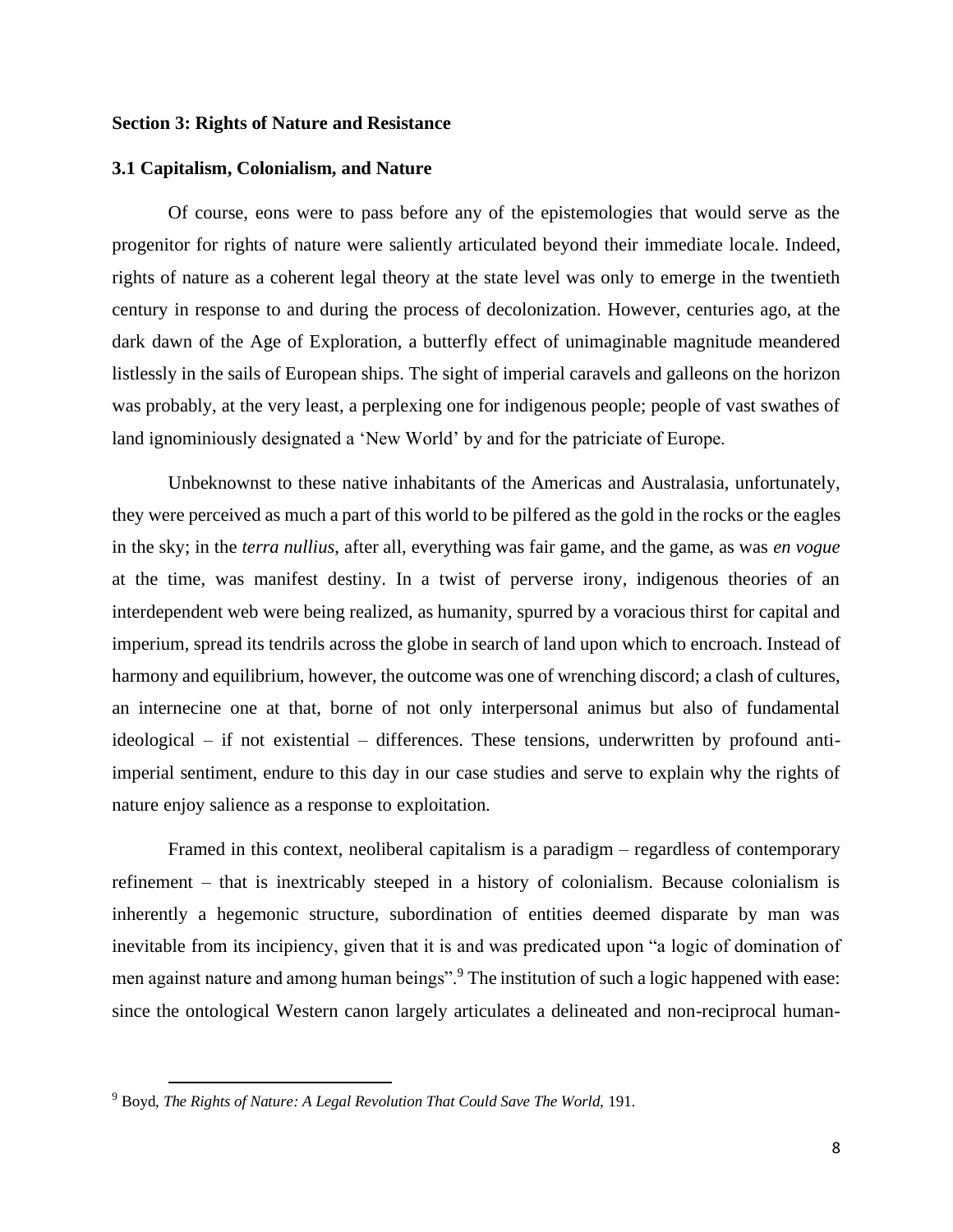nature relationship<sup>10</sup>, industrialization meant that most modern societies divorced themselves from nature with a remarkable degree of insouciance. However, as historically colonized and nonindustrial countries, Bolivia, Ecuador, and New Zealand remain apt examples of where people have preserved indigenous values that inspire palpable calls for rights of natures, even in the face of "the sword and the cross …[which] punished the adoration of nature" and ultimately shattered "the communion between nature and people."<sup>11</sup> Given that the land and peoples comprising Ecuador, Bolivia, and New Zealand were subject to the worst of this Cartesian rationale, these societies that defend nature are also opposing a paradigm predicated on "destructive cultural imperialism."<sup>12</sup>

In contrast to these cultures, those that look instead through the colonial-capitalist lens have an inescapably anthropocentric viewpoint and, as such, conclude that human abstractions such as rights are to be reserved for humans. As Scott has noted, such perceptions are self-reinforcing and self-replicating, if not regressive<sup>13</sup>. Although this reality likely diminishes the potency of rights of nature in most countries, it inadvertently highlights (particularly for researchers) their salience in others. Normative analysis suggests, then, that societies that implicitly view nature as a disparate, inanimate resource stock would be less amenable to the concept of nature having rights; the corollary being that more holistic societies would perceive it as an indispensable life system that warrants protection. The correlation between perceptions of capitalism and attitudes towards nature observable in our case studies does not prove causation, of course; nonetheless, it is remarkably implicative.

<sup>10</sup> Solon, *Systemic Alternatives*, 2.

<sup>11</sup> Rickard Lalander, "The Ecuadorian Resource Dilemma: Sumak Kawsay or Development?" *Critical Sociology*, 42(4-5) (2014) 623-642. Accessed 10<sup>th</sup> February. https://journals.sagepub.com/doi/pdf/10.1177/0896920514557959.

<sup>&</sup>lt;sup>12</sup> Cormac Cullinan, *Wild Law: A Manifesto for Earth Justice.* (2nd ed.). (Cambridge: Green Books, 2011): 191.

<sup>13</sup> James Scott (1998). *Seeing Like a State* (New Haven and London: Yale University Press, 1998): 20.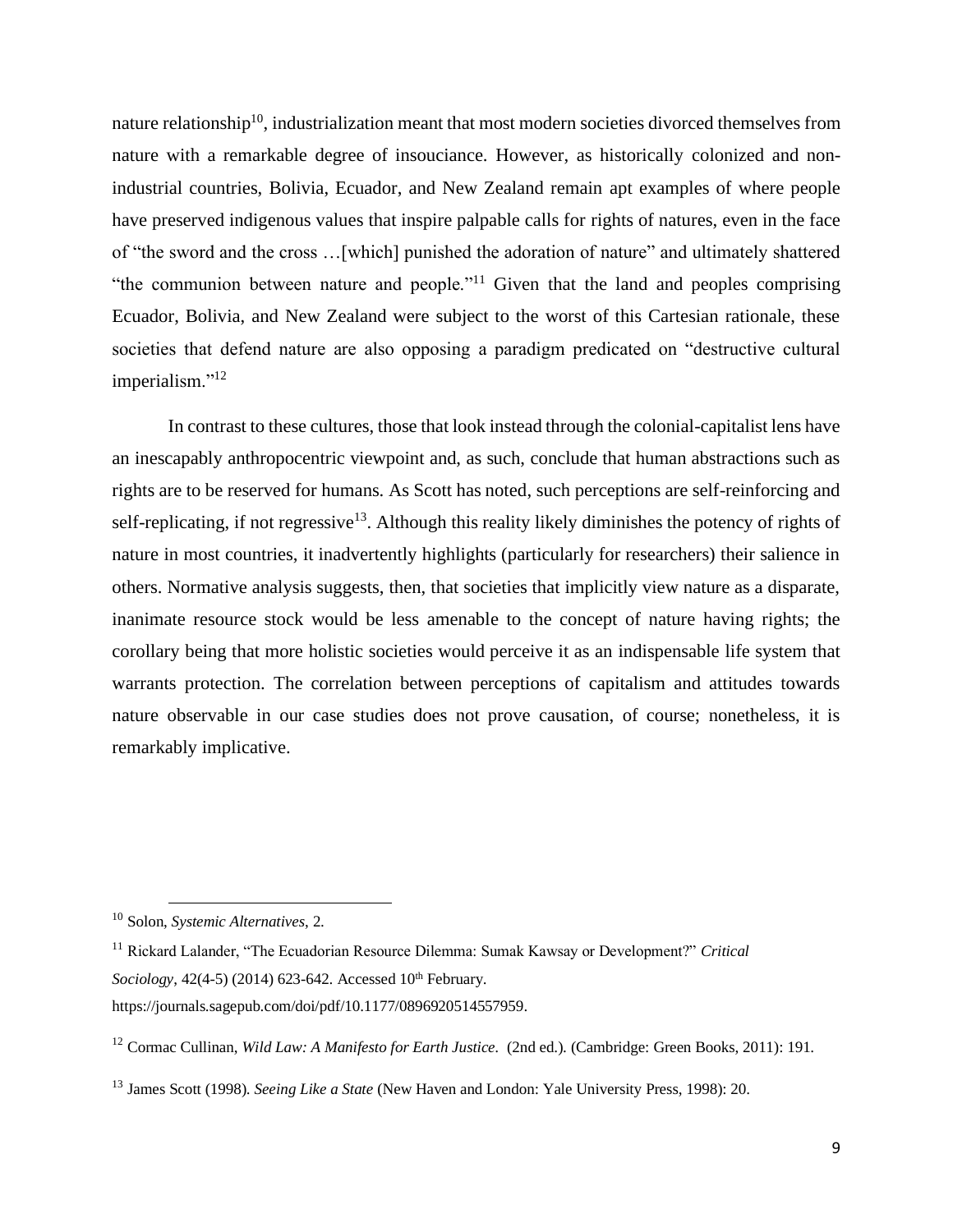### *3.2 Ecuador and Bolivia*

Because the vacuous exploitation that occurred in the name of European imperialism so irrevocably altered the fortunes of the indigenous peoples of Bolivia and Ecuador, I assert that this fallout functions as a catalyst in the diffusion of rights of nature. In both countries, in which 55% and 71.9% of people respectively identify as being of indigenous descent<sup>14</sup>, the feeling that nature and people were enslaved and pillaged in synchrony by the cold logic of capitalism lingers, provoking criticism of the inescapable cosmopolitan contract. In particular, Bolivia has been less than subtle in its assessment of the dominant global paradigm seen as biologically oppressive.

Endorsing the rights of nature, the state inserted a scathing critique of modern capitalism into its commitment to uphold the obligations of the 2015 Paris Agreement, highlighting its proclivity to "seek profit without limits", "exploit resources" and, worse still, "commodify life" itself.<sup>15</sup> Similarly, though unsurprisingly in this light, the hortatory neoliberal model of world engagement has been deemed not instantaneously degradative, but progressively so; a realization that led one provincial Ecuadorian court to label historic exploitation levelled against people and nature as "generational injuries"<sup>16</sup> that percolate through time, space, and life. Though undoubtedly harsh rhetoric, such critiques illuminate why a protected nature is a beneficial alternative, effectively drawing attention to the inequitable realities that the current incarnation of exploitation has unconsciously perpetrated *en masse* for centuries.

As a result, discourse surrounding rights of natures in Ecuador and Bolivia appears to be shaped not only by a distaste for the neoliberal model of engagement with the world, but also an acute suspicion of its propensity to subsume any others that are external or challenging. Indeed, as aptly observed by Wright and Nyberg, such wariness is not without merit: capitalism, they argue, presents itself as "the superior form" of world ordering that, at best, trivializes nature by lulling

 $14$  World Population Review. Accessed 17<sup>th</sup> March 2019[. http://worldpopulationreview.com/](http://worldpopulationreview.com/)

<sup>&</sup>lt;sup>15</sup> Boyd, *The Rights of Nature: A Legal Revolution That Could Save The World, 191.* 

 $16$  Idem, 163.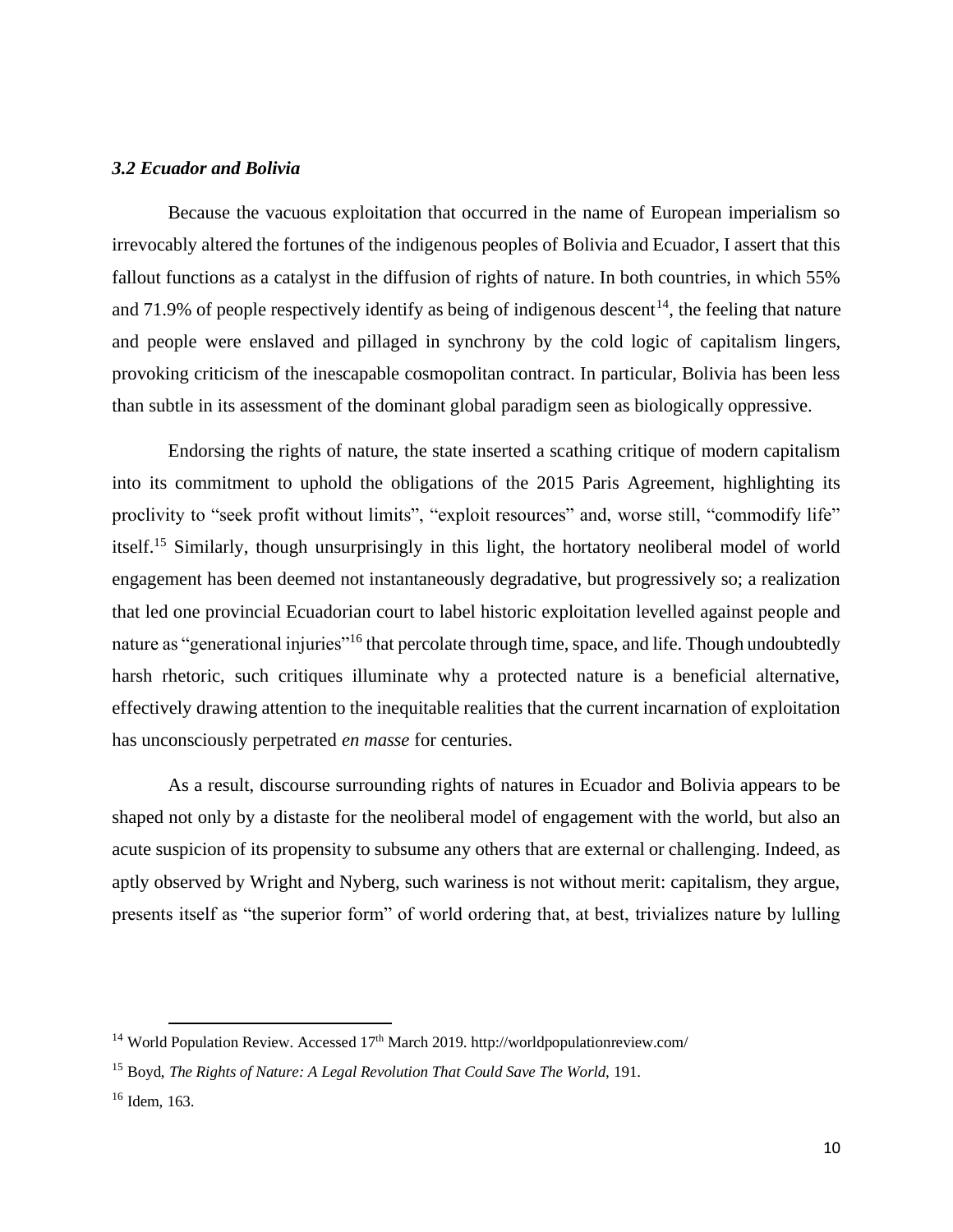societies into the belief that it is possible to "consume our way out of a crisis".<sup>17</sup> At worst, however, and profoundly more seriously, neoliberal capitalism renders the surrounding world as a series of differentiated and exploitable commodities – all the while quashing any notions of nature possessing a right to exist, thus sustaining a cycle of self-perpetuation. In this sense, capitalism's one-sided interaction with nature reflects a flawed socioeconomic system that is a closed and insular loop.<sup>18</sup> For both Ecuador and Bolivia, the unassailability of this loop represents a significant challenge to the ecocentric ideologies they espouse. In response to this anthropocentric outlook, ideals of rights of nature not only aim to protect nature; more specifically, it singles out this misleading paradigm as the singular reason that such protection is warranted in the first place.

In doing so, the capitalist-colonial critique emanating from Bolivia has rallied other likeminded people to the defense of nature's rights. The salience of these rights is such that in 2010, Bolivia hosted a People's World Conference on Climate Change and Mother Earth's Rights. More than hosting, though, the country takes the lead in the defense of nature, heading the Bolivarian Alliance for the Peoples of our America, a coalition of countries that support adaptation of universal rights of natures, since 2009.<sup>19</sup> Environmental lawyer Cormac Cullinan, who attended the 2010 conference, provides striking anecdotal evidence to suggest that attempts to ordain rights of natures were inspired by the past and present experiences of the Latin American hosts, who worked with "urgent necessity to defend [Nature] and to preserve the Andean glaciers on which their water supplies depend" and to halt internationally-sanctioned "systematic and intentional assaults on Earth and life<sup> $20$ </sup>. These conferences and coalitions all occur in spite of – if not in opposition to – colonial exploitation spanning half a millennium. In a context where the natural

<sup>&</sup>lt;sup>17</sup> Christopher Wright & Daniel Nyberg, "Creative self-destruction: corporate responses to climate change as political myths*, Environmental Politics*, 23(2), 205-223. Accessed 3rd April 2019. [https://www-tandfonline](https://www-tandfonline-com.ezproxy.library.ubc.ca/doi/pdf/10.1080/09644016.2013.867175?needAccess=true)[com.ezproxy.library.ubc.ca/doi/pdf/10.1080/09644016.2013.867175?needAccess=true.](https://www-tandfonline-com.ezproxy.library.ubc.ca/doi/pdf/10.1080/09644016.2013.867175?needAccess=true)

<sup>18</sup> Karen J. Warren, *Ecofeminist Philosophy: A Western Perspective on What It Is and Why It Matters.* (Lanham: Rowman & Littlefield Publishers, Inc, 2000): 207.

<sup>19</sup> Cullinan, *Wild Law: A Manifesto for Earth Justice,* 186.

<sup>20</sup> Idem, 187.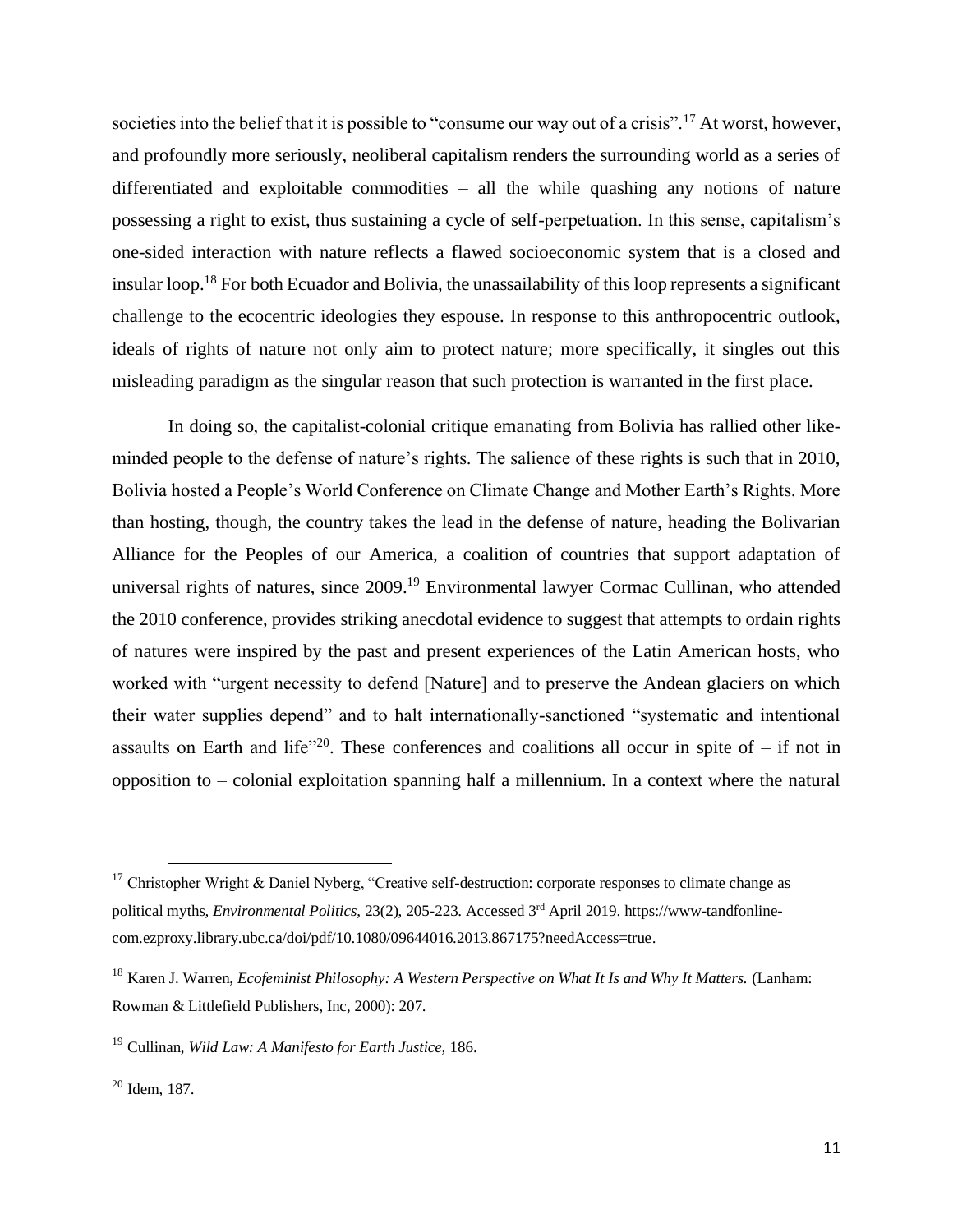disposition for states like Bolivia is one of innate suspicion towards the conceptual framework that precipitated their problems, rights of natures have a strong, politically logical, appeal.

## **3.3 New Zealand**

In New Zealand, too, colonial imposition had a diffusive effect on ideas of rights of nature, with resistance of reductive perspectives though rights of nature discourse commonplace. From the moment of their unwitting incorporation into a territory of the British Empire, the Maori people have come into conflict with the practices traditionally espoused by imperialism. Finding themselves, by virtue of cultural tradition and geographical association, as protectors of the land, the Maori remain among the most vocal proponents in the world for the rights of nature. In advancing the rights of the ecosystems within which they reside, they have adopted a less overt yet nonetheless vocal opprobrium of the violation of nature.

Their assertion, for instance, that property rights *to* nature can be reconceptualized as rights *of* nature is arguably revolutionary legal thinking in itself – convincing the British Crown that rights to own nature are counterbalanced by nature's entitlement to be its own proprietor<sup>21</sup> is no mean feat. Under the counter-colonial terms posed by the Maori, a human does not own nature any more than they own, say, another human, as she has the incontestable right to exist; a person, at least by virtue of nominally guaranteed universal human rights, owns themselves. The same applies to nature when its entitlement to exist is considered in equal terms. As will be explored later, the salience of this rationale was to such an extent that Maori articulations of rights of natures would elegantly intertwine with – and fundamentally alter – the conventional legal framework surrounding property rights and personhood.

Operating under the terms of this contract with the surrounding world, the Maori understanding of nature seems anchored in a desire to preserve the natural, but less so in the recurring and explicit accusations of neoimperialism so starkly observable in Latin America. This, as I perceive it, is an accurate reflection of the north-south, developed-undeveloped dichotomy; a historical idiosyncrasy of defining areas, essentially by the criteria of geography and culture, as resources bases. Consider, for example, that the colonization of the areas of Ecuador and Bolivia began with the arrival of the conquistadors in 1532, ushering in what Uruguayan writer Eduardo

<sup>21</sup> Boyd, *The Rights of Nature: A Legal Revolution That Could Save The World*, 146.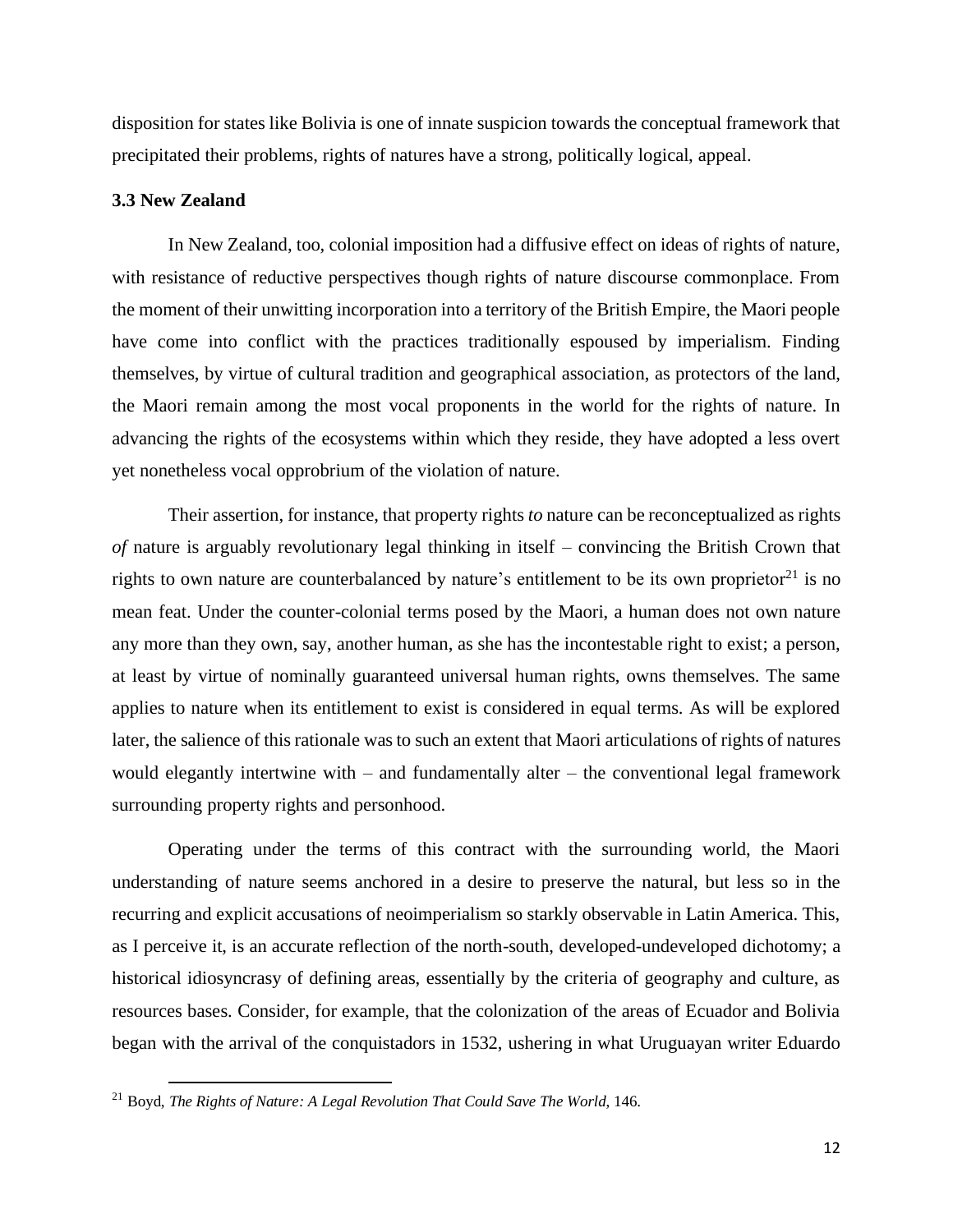Galeano eloquently decried as 'Five Centuries of the Pillage of a Continent'. Consequently, people and nature there felt the first and full brunt of industrialized economics, weaponized in the name of the pursuit of the material and the subjugation of nature. In a sense, it represented the unspoken declaration of the human war on everything deemed 'the other' – which was, in the most literal sense, everything: rivers, forests, and all in between. New Zealand, however, was at comparatively lucky in the sense that it was (formally) colonized in 1840, by which time Europeans had experienced a self-declared era of enlightenment and were actively self-doubting the moral validity of some of the darkest manifestations of Western progress.

If one accepts Dershowitz's theory that rights are an evolving set of ideas influenced by retrospective transgressions<sup>22</sup>, it seems plausible that New Zealand, (from a purely ecological standpoint) did not suffer the same extent of disintegration that our South American counterparts did. Rights of nature here are salient, too, but resulting from a nuance of capitalism specific to the country's location on the axes of time and space. It seems more likely to see rights of nature discourse focused on a perfidious imperial past, but with a less anti-capitalist, modern critical flare that is more appropriate to Latin America. This distinction – between colonialism/imperialism and capitalism  $-$  is subtly significant. As a state of what the nomenclature of the global political economy terms 'the developed world', it is arguable that New Zealand is not subject to the same mechanics of the global economy still ongoing in Ecuador or Bolivia; the latter two countries being economically poorer, resource-richer, and more subject to the appetite of the industrial world.

Moreover, New Zealand is not economically dependent on the extractivist industry (it is not an oil-exporting economy, for instance) and so is not subject to the same master-slave dialectic of codependence that the capitalist framework has so successfully obtruded elsewhere. Not only does New Zealand have strong institutional structures that regulate industrial extractivism<sup>23</sup> (especially vis-à-vis Ecuador and Bolivia), it is almost unique in that it is a country located in the Southern Hemisphere with strong indigenous traditions that is also comparatively developed. An

<sup>&</sup>lt;sup>22</sup> Boyd, *The Rights of Nature: A Legal Revolution That Could Save The World*, xxxii.

<sup>&</sup>lt;sup>23</sup> The Conversation: New Zealand's environmental laws: best in the World? (2013). Accessed  $27<sup>th</sup>$  April 2019. [https://theconversation.com/new-zealands-environmental-approvals-best-in-the-world-19434.](https://theconversation.com/new-zealands-environmental-approvals-best-in-the-world-19434)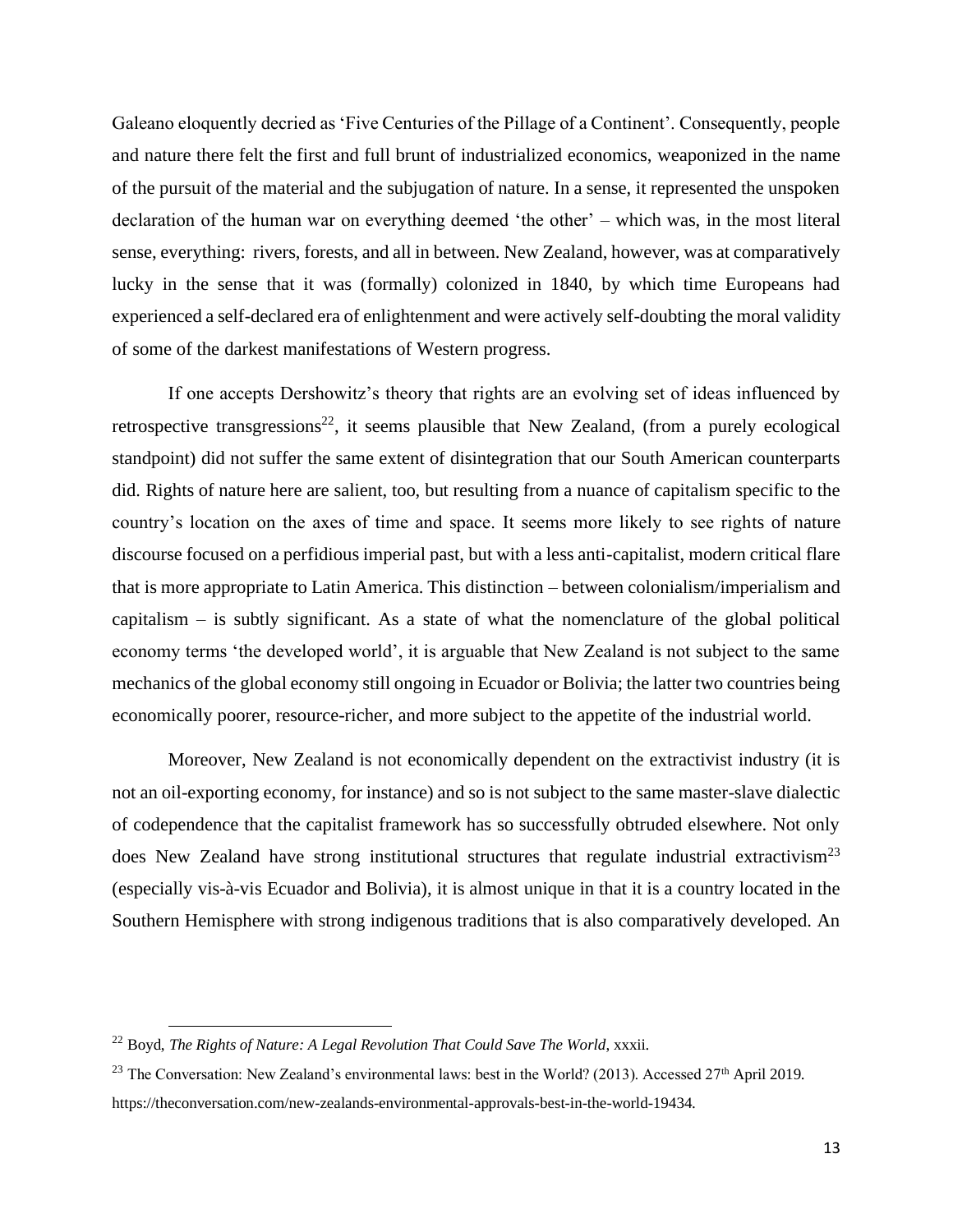OECD member, its living standards and GDP are among the highest in the world today<sup>24</sup> and, at least in the present era, New Zealand does not find itself at the whims of resource-hungry developed nations that flex economic and geopolitical muscles to indirectly control sovereign resources and nature. In sum, New Zealand, as a state considered part of 'the Western world', has often shared in the dividends of the global economy while also advancing articulations of rights of natures that are quite pioneering.

<sup>&</sup>lt;sup>24</sup> OECD Better Life Index: New Zealand. Accessed 22<sup>nd</sup> April 2019.

[http://www.oecdbetterlifeindex.org/countries/new-zealand/.](http://www.oecdbetterlifeindex.org/countries/new-zealand/)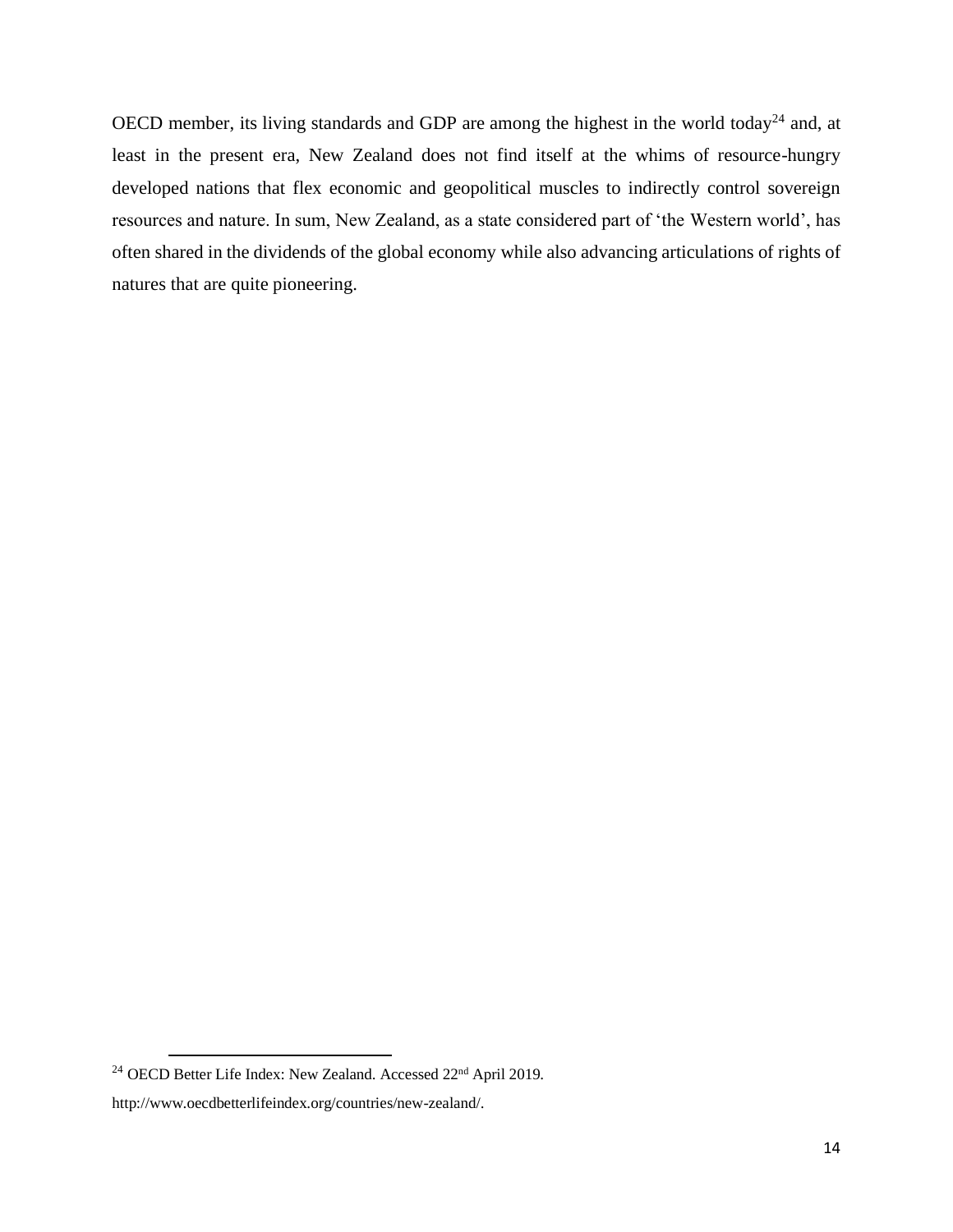## **Section 4: Ecofeminism and the Rights of Nature**

#### **4.1 Natural Allies**

Owing to the propensity of the global economy to marginalize vulnerable people along with nature, rights of nature are salient in Ecuador, Bolivia, and New Zealand because, like nature itself, the theory of rights of nature encompasses other social movements. Of interest is the feminist movement and the role of women in these countries, particularly in their indigenous communities. According to Warren, ecofeminism sits at the intersection between local/indigenous perspectives, natural and technological considerations, and feminist philosophy. A broad and novel concept, ecofeminism seamlessly weaves together the call for women's rights with those for nature and all within by associating with a common, overarching structure of marginalization. Both are repelled by a patriarchal paradigm of 'maldevelopment' that takes female and natural subjugation as necessary conditions for its success.<sup>25</sup>

For ecofeminists, the patriarchy is a system just as neoliberal capitalism is: one of mutually reinforcing behaviors, institutions, and thinking processes predicated on a logic of domination.<sup>26</sup> Established in this historical context, industrial capitalism is a conceptual framework that universally enslaves humans by proxy of enslaving the very surroundings upon which their existence depends. Its structures, after all, are both dominant and dominated: a system that dominates people (of all genders) and nature, the power structures of which are male dominated. Given that the capitalist system was created long before the democratic or economic emancipation of women, arguments for rights of nature are inherently feminist arguments, with both philosophies critiquing that into which they have been absorbed and subordinated without consent and without rights.

Seeking to attain these rights, ecofeminism and rights of nature ideals are synonymous in their rejection of man's dominion over nature because it identifies this as essentially a pyrrhic "war against himself", symptomatic of his inability "to think of ourselves as only a tiny part of a vast

<sup>25</sup> Warren, *Ecofeminist Philosophy: A Western Perspective on What It Is and Why It Matters*, 27.

 $26$  Idem, 64.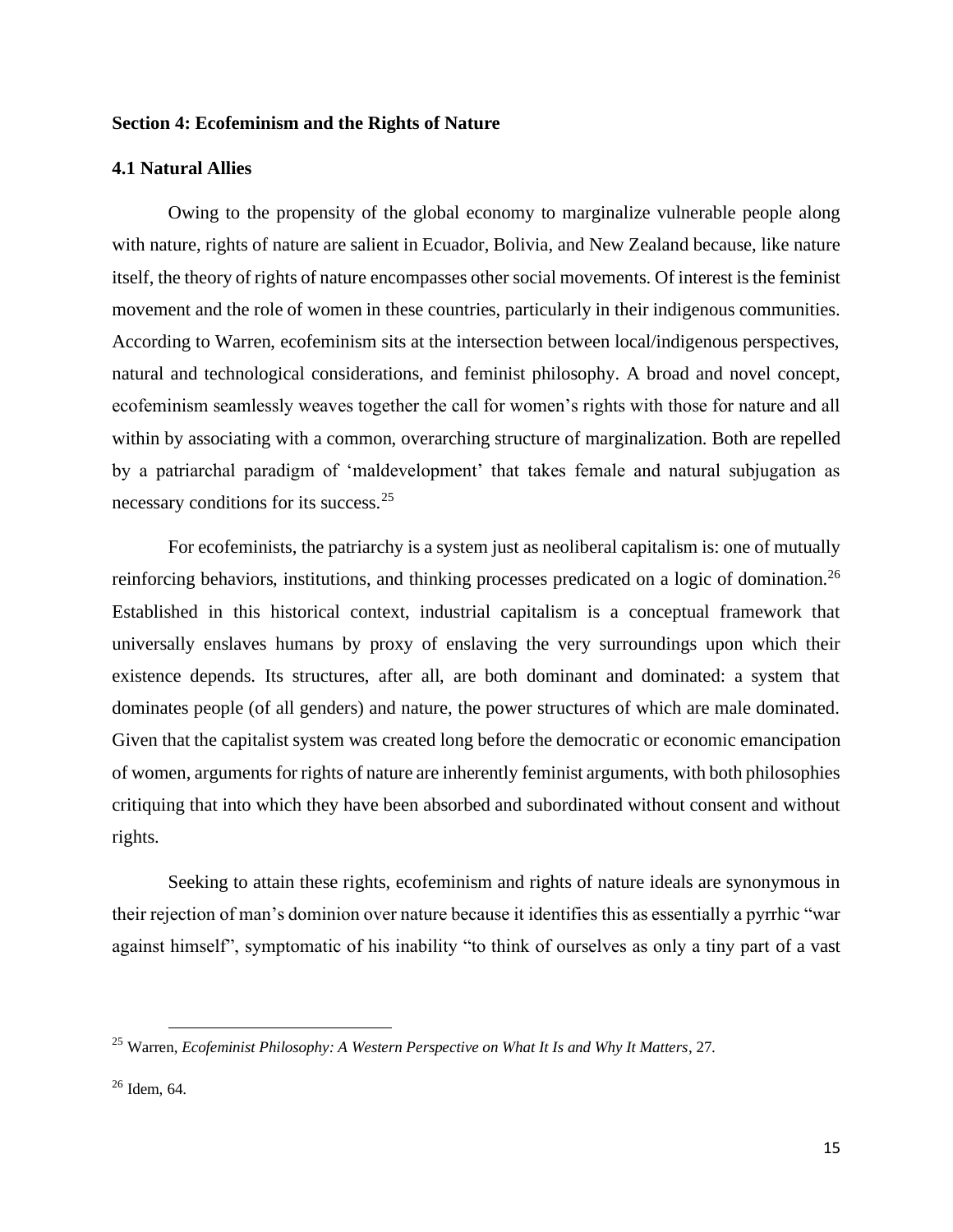and incredible universe."<sup>27</sup> We have seen that this attitude is prevalent in states where nature and people are subjected. Since women are also marginalized in a conflict between man and nature, ecofeminism instead seeks a coalition-based consensus that is both holistic and practical. Thus, despite traditional criticisms of being essentialist or even esoteric, ecofeminism should not be viewed as such in the context of rights of nature: in fact, it forms a vital cog in the larger theory of rights of nature that exists in Ecuador, Bolivia, and New Zealand.

If anything, the fact that rights of nature takes on a feminist dimension in these places suggests that a) women and others are dominated by the same conceptual framework, that is to say, patriarchal capitalism; and b) it has a self-acknowledged conceptual bias towards women that has an illustrative function in so far as it draws attention to the androcentric bias upon which societal paradigms are predicated.<sup>28</sup> Its rejection of the patriarchal system is not a rejection of males themselves; rather, it is an invitation to reflect on the excesses of a select few throughout history who inherited a system of power created by other like-minded men. Ecofeminism is, therefore, a critique of the highly exploitative *system itself* that has been historically male-led, from world leaders to industrialists to CEOs, which unconsciously "gives patriarchy devasting power".<sup>29</sup> It is precisely this unbridled power that rights of nature and feminist theories are trying to temper in the name of living in equilibrium with nature, economic growth, and human society. In the process it naturally allies with communities, philosophies, and ecosystems that have also been subsumed by conventional understandings of progress and development.

By challenging established norms, ecofeminism draws attention to the fact that nature is rarely thought as deserving of rights simply for the reason that it is not considered part of the realm of things capable of possessing rights. Indeed, this is an illustrative and understated microcosm of an overarching sociological pattern that has been flawlessly repeated, eon by eon, person to person, witting and unwitting. Any institutional reform or societal reorganization historically faces resistance from established arbiters of power with vested interests in the perpetuation of the status quo. Indeed, economic and societal collapse were routinely proffered prophecies of doom aimed

<sup>27</sup> Carson, Rachel Carson, *Silent Spring* (USA: Houghton Mifflin, 1962): 113.

<sup>&</sup>lt;sup>28</sup> Warren, *Ecofeminist Philosophy: A Western Perspective on What It Is and Why It Matters,* 154.

<sup>29</sup> Solon, *Systemic Alternatives*, 104.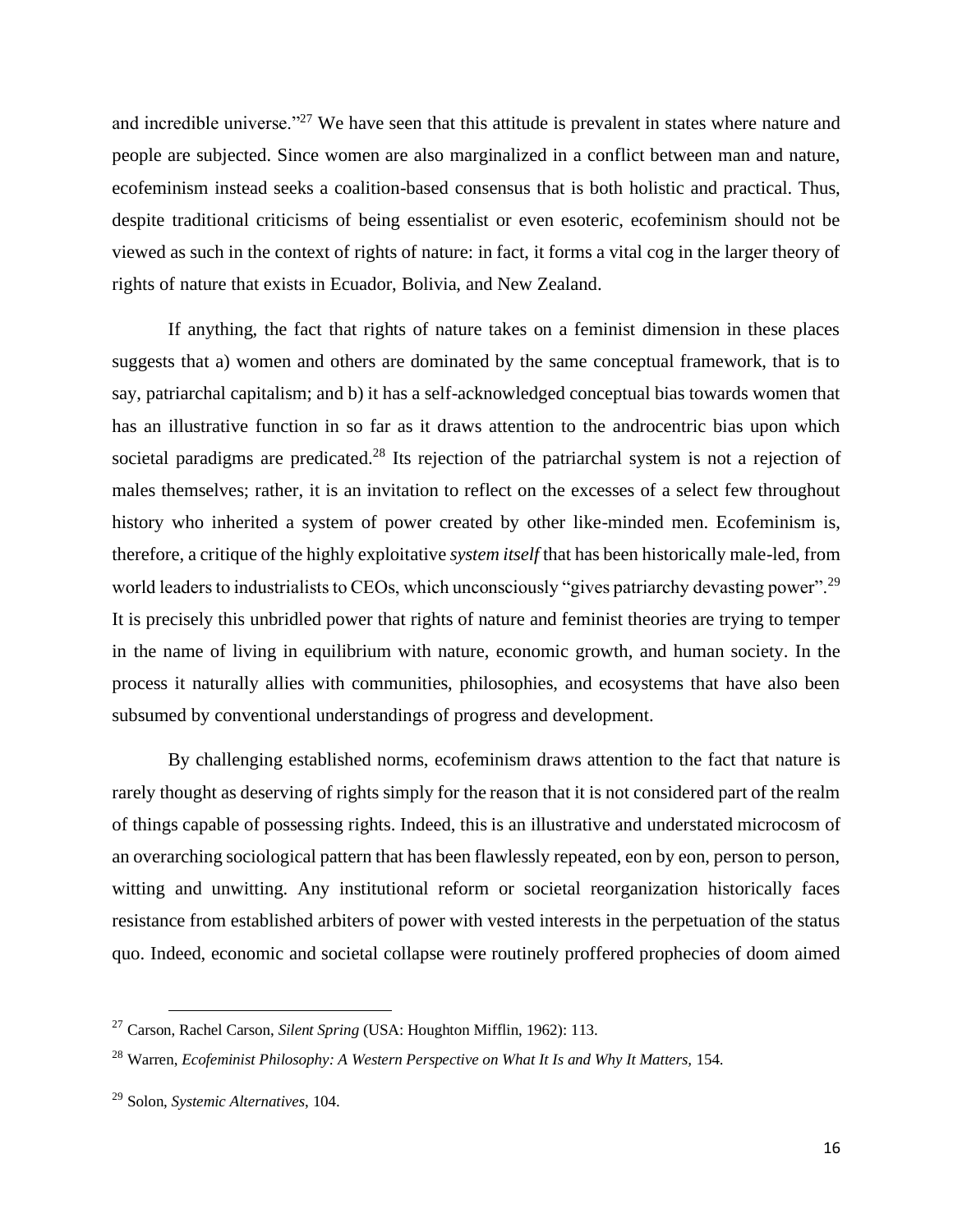at delegitimizing various claims for rights. Observe, if you will, historical continuity at work: Athenian democrats denied rights to all but elite men. Whites told blacks they had as many as did their dogs. Men told women that only men get rights. And people told nature, through saws and drills, that only people get rights. These are anachronistic tropes which, at this point, have grown tired, most notably in Ecuador, Bolivia, and New Zealand, owing to their distinctly ecocentric and communitarian dispositions that are not historically entrenched in capitalism and patriarchy.

#### *4.2 Ecuador, Bolivia, and New Zealand*

We have established that, as part of a larger feminist, anti-capitalist discourse emanating from the southern hemisphere, ecofeminism has significant ideological overlaps with rights of nature theory. Indeed, in Ecuador and Bolivia, nature is presented as a sacred and gynocentric abstraction, with women, as the producers of life<sup>30</sup>, being uniquely bound to the *Pacha Mama*, or Mother Earth. However, it would take the birth of the feminist movement before such articulations of the universe would manifest as a concrete political ideology in the 1970s.<sup>31</sup> The zeitgeist at the time, by contemporary accounts, was characterized by a certain disenchantment that may have precipitated its arrival. The empires of old were in their twilight, and yet, still, other structures of domination seemed to fluidly to take their place: the shadow of 'The Bomb'; the imperceptible yet inexorable 'soft power' of supranational power blocs; the zero-sum interaction between modern economics and nature. Dynasties had crumbled, millions had perished, and yet the fundamental makeup of the world system had not truly changed. Not only had the game of the status quo ante resumed in the post-war order, it had done so with little, if any, alterations to the rules; women could still not play the game, not least referee it. If anything, in fact, they were directed to their seats, further back in the stands than they had been before the Second World War. At the same time, the structures that allowed the socio-ecological exploitation of the Earth remained in place.

This one-sided systemic praxis reinforced, women in vulnerable areas only became more exposed to the intransient patriarchy that increasingly dictated their lives. I argue that this degree of sensitivity in part explains why ecofeminism functions as such a vibrant conduit for rights of

<sup>30</sup> Solon, *Systemic Alternatives*, 104.

 $31$  Idem, 109.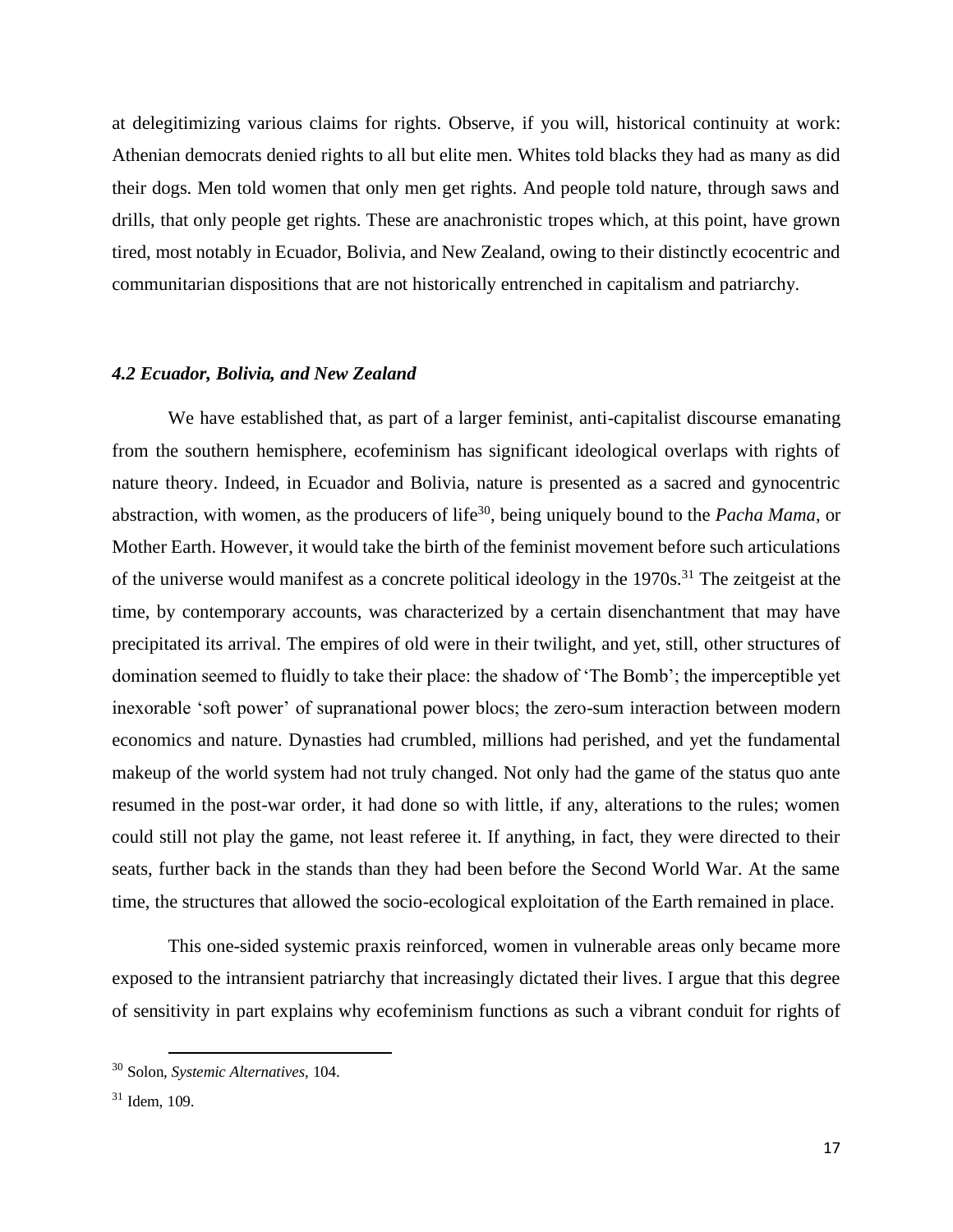nature discourse in our case studies. In a sense, the explanation is quite tragic. Consider the reality in which many marginalized women in these areas live: in poverty, in fear of dispossession, in confined socioeconomic gender roles, and so on. We have seen how women are frequently linked to nature in indigenous cosmologies. But the poverty that so often accompanies women and nature alike is not cosmological, nor is it natural. In fact, such divisions are the physical realizations of human abstractions, such as capitalism, that impose domination on select entities, such as women. There is no objective reason to suggest that, from a biologically determinist standpoint, women are 'more of' nature than anything else.<sup>32</sup> Instead, it is the androcentric capitalist paradigm, as Warren has observed, that seizes on the notion of an intimate connection between women and nature by using it as an insidious legitimization of stereotypical gender roles<sup>33</sup>. Women, being more 'natural', are bound to the domestic, pastoral setting, while men are expected to concern themselves with 'industry' more befitting their sex. The tension between man and nature thus becomes one between the genders also.

Excluded from the capitalist economic hierarchy, women and nature in marginalized communities in countries like Ecuador and Bolivia are essentially left together, practically and spiritually– and so formed a necessarily closer relationship. In these places, I argue, ecofeminism is as much a state of being as it is an explicit philosophy; in other words, one does not need to identify as an ecofeminist to act like one. As this ecofeminism exposes the logical and ethical fallacies of the existential contract posed by patriarchal capitalism, the global *modus operandi* became increasingly questioned in the twentieth-century feminist and broader social canon, especially in Latin America. Here, humanitarian women working in (often indigenous) communities witnessed suffering at the hands of systemic social and ecological dispossession of land and resources in unmediated terms. Such experiences inspired a reactive strand of discourse that critiqued the ethical and legal basis for land grabs, extractivist policy, and other exploitative, state-sanctioned behavior<sup>34</sup> - alongside indigenous groups, democratic socialists, and others. This ecofeminist thought condemned the marginalization that unavoidably "naturalizes the roles of

<sup>&</sup>lt;sup>32</sup> Warren, *Ecofeminist Philosophy: A Western Perspective on What It Is and Why It Matters, 53.* 

<sup>33</sup> Idem, 50.

<sup>&</sup>lt;sup>34</sup> Boyd, *The Rights of Nature: A Legal Revolution That Could Save The World, 115.*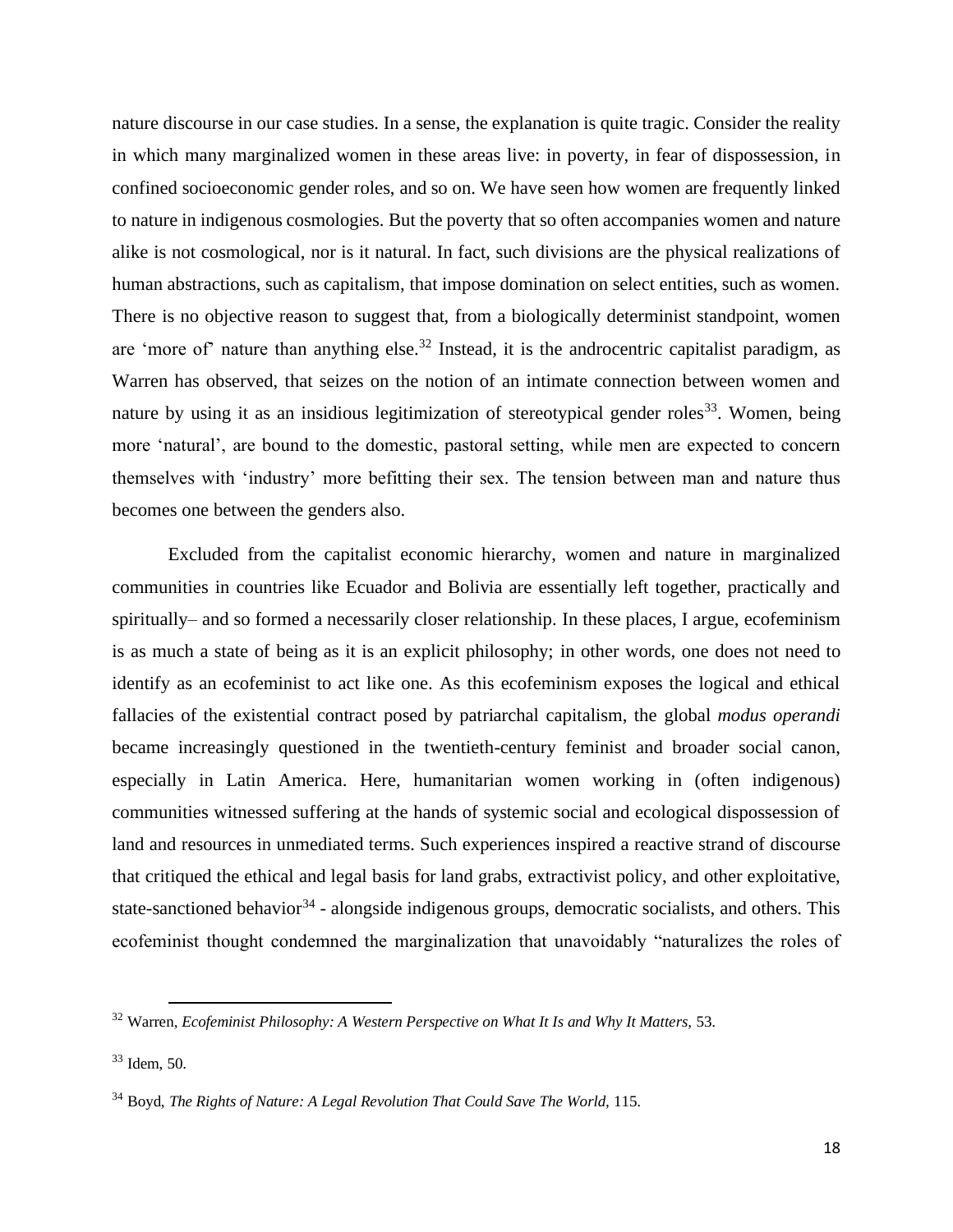women and poverty<sup>35</sup>, instead articulating a new set of social relations between all: woman, man, and – directly resultant – nature. In this sense, ecofeminism has functioned as a catalyst for rights of nature by simultaneously advancing female and rights of natures when resisting exploitation and marginalization.

Under the terms of this understanding, nature's poverty is woman's deprivation; its fertility, her vitality. The salience of women's and rights of natures in tandem is best summarized by the Maori maxim *"He Wahine, He Whenua - E era ai te Iwi"* – 'By Women and Land, People are sustained.'<sup>36</sup> The rationale is sound: as humanity is threatened by the irrevocably shifting forces of the Earth system it makes sense why, along with rights of natures, such discourse – one, in essence, of preservation – has been fomenting for some years and is now gaining more traction in a multitude of places, between a myriad of peoples. The fate of nature, clearly, cannot be disentangled from the destiny of humanity. It is a seemingly novel reflection, I suppose; a sort of revelation of the twenty-first century appropriate of an enlightened Mankind. But it was, in fact, women in countries such as Ecuador, Bolivia, and New Zealand who first posited the interrelation of people and nature and recognized its dystopian potential – and many years ago, at that.

<sup>35</sup> Solon, *Systemic Alternatives*, 114.

<sup>36</sup> Ripeka Evans "The negation of powerlessness: Maori feminism, a perspective." *Hecate* 20, no. 2: 53 (1994). Accessed April 24, 2019.

http://link.galegroup.com.ezproxy.library.ubc.ca/apps/doc/A16490395/LitRC?u=ubcolumbia&sid=LitRC&xid=d6e9 6d7b.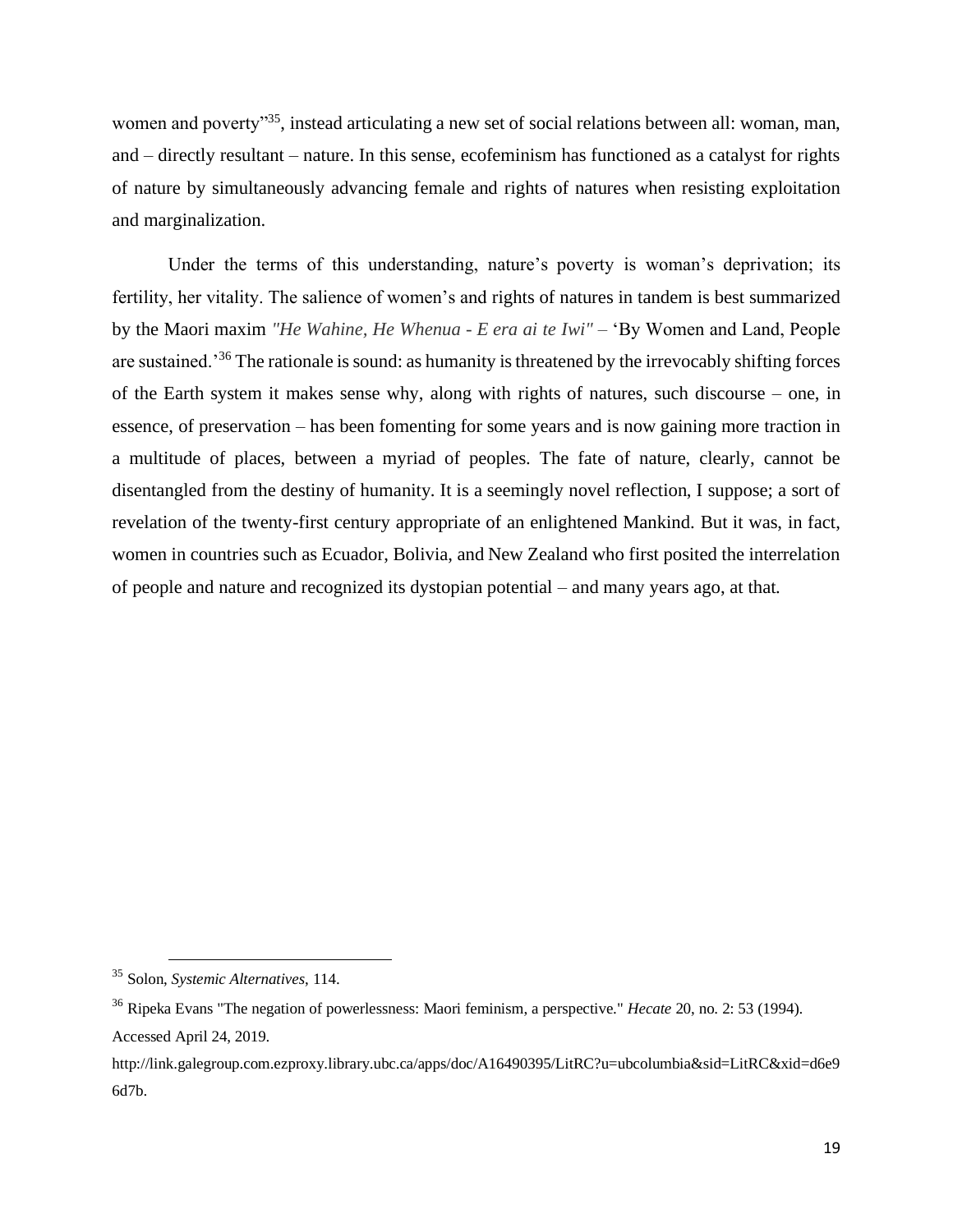### **Section 5: Communities, People, and Rights of Nature**

#### **5.1 Rights of Nature as a Transportable Philosophy**

The conflation of social and ecological rights in the case studies is of significance, and not only in the context of women's rights. Consider the hypothetical: if rights of nature discourse is to gain traction as an idea of universal rights that supersede *and* guarantee human rights, the success of its diffusion (in notable contrast to the contemporary neoliberal paradigm) must rest on its ability to appeal to multiple ideologies – a sort of "epistemic alliance".<sup>37</sup> As we have seen, for instance, ecofeminism – with its palpable degrees of influence and salience in Bolivia, Ecuador and New Zealand – suggests that such a change, however slow, may already be under way. Such harmonization of theories – as well as their remarkable geographical dispersion – illustrates that rights of nature is an inherently transportable framework. This is the beautiful simplicity of rights of nature, which explains why it has gained the traction it has in the case studies. It is a philosophy that abounds not only simply by virtue of ontological and political intersectionality, though, of course, such influences are of significance. In purely practical terms, however, the reason that rights of nature are prevalent in many countries and communities is because to apply them is good idea that brings much-needed social and ecological equity. When these rights are applied by pragmatic individuals and communities, it is empirically observable that tangible successes can result, regardless of values, politics, or location.

#### **5.2 How State Structures and Individual Mindsets Advance the Rights of Nature**

Because observing rights of natures demands social participation, the attitude of the individual and her cultural mindset towards nature plays an indispensable role in ensuring that they are salient in our case studies. Put simply: where we see people in communities with an overt respect for nature, we see a greater observation – unconsciously – of nature's rights, along with the acknowledgement that nature is a passive entity incapable of upholding its own rights. This

 $37$  Carolina Valladares & Rutger Boelens, "Extractivism and the rights of nature: governmentality, 'convenient communities' and epistemic pacts in Ecuador." *Environmental Politics*, 26(6) (2017): 1015-1034.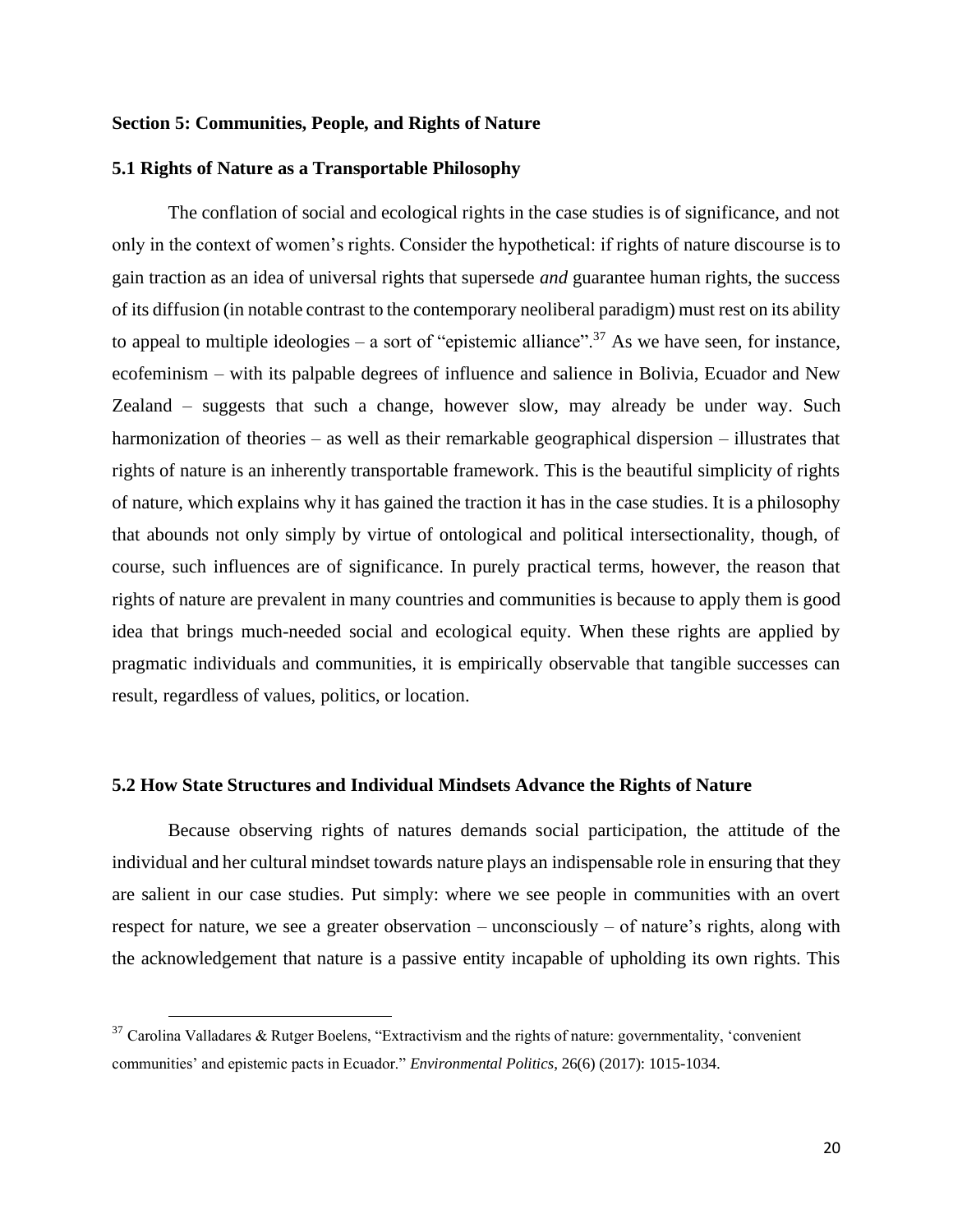individual recognition means that the successful propagation of rights of nature does not hinge upon the ability of politically abstract state structures. In sharp dichotomy with conventional capitalism, the onus rests upon the individual, through grassroots collective action<sup>38</sup>, to impel the state to act, rather than the other way around.

In fact, when functioning in equilibrium with the principles of the philosophy, the state functions best from afar, acting as a regulator which restrains and guides economic activities according to the rights of nature and people, whilst empowering community structures and local actors to aid it in the process.<sup>39</sup> In this sense, the state merely serves to facilitate the spread of rights of nature by connecting communities, as opposed to operating as a purveyor which imposes the principles from the top-down. Some Latin American scholars go further, contending that, being a highly self-deterministic ideology, proponents of rights of nature ought to "analyze, debate, question, and develop public policies, and in many cases carry them out, without waiting for a green light from the state."<sup>40</sup> A system in which individuals wield both power and responsibilities, I argue, encourages the diffusion of rights of natures at all strata of society. The following will attempt to demonstrate what this system can look like.

### **5.3 Community Salience in New Zealand**

In New Zealand, water makes for an apt example of the salience of rights of natures at the societal level, where its preservation has been inspired by a desire to protect it for people and for itself. Communities here have successfully turned local values into a new safeguard against environmental degradation, and reaped corresponding benefits, as exemplified by the Atihaunui people's claim to the Whanganui River, one which was achieved through an impressive cooptation and retooling of European colonial law. The motive to do so, however, was borne primarily out of a communitarian understanding that nature is not to be owned in the conventional sense; rather, it is owned only in so far as doing so is beneficial for its integrity. The articulation emanating from

<sup>&</sup>lt;sup>38</sup> Pablo Solon, "Vivir Bien: Old Cosmovisions and New Paradigms" (2018): 1. Accessed 1<sup>st</sup> April 2019. https://www.greattransition.org/images/Solon-Vivir-Bien.pdf.

<sup>39</sup> Solon, *Systemic Alternatives*, 41.

<sup>&</sup>lt;sup>40</sup> [Solon, "Vivir Bien: Old Cosmovisions and New Paradigms"](https://www.greattransition.org/images/Solon-Vivir-Bien.pdf), 7.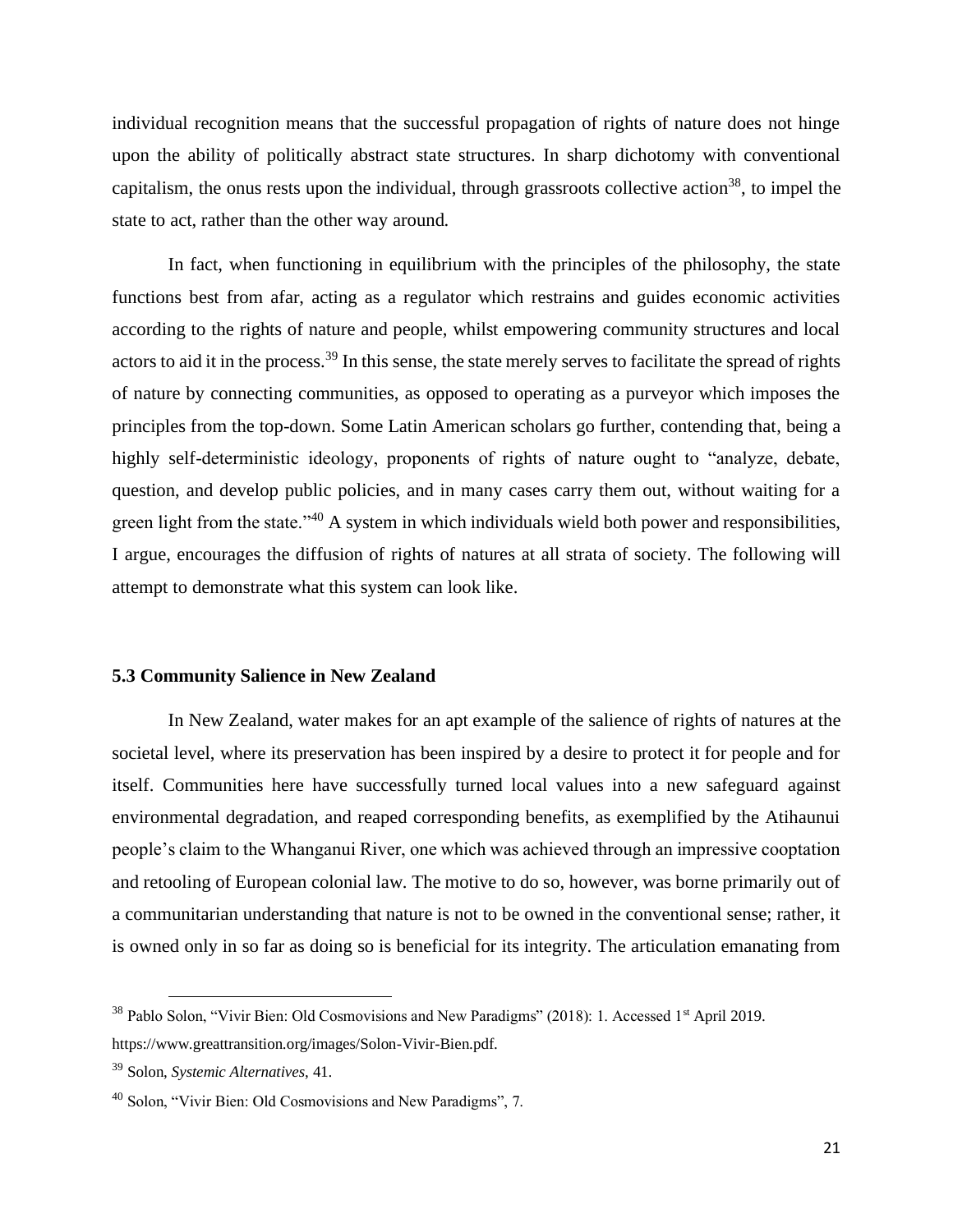communities such as the Atihaunui has resulted in the granting of personhood – and rights – to their waterways, meaning that they cannot be owned "in an absolute sense".<sup>41</sup> Instead, they are property of both themselves and the communities that they sustain.

Given the intimacy of connections with their rivers, it is understandable why the Atihaunui utilize an approach that, in the most literal and legal sense, gives rights to nature. Local ontology, as we have seen, conceptualizes the river as akin to an artery: that is to say, indispensable for life. "The river", as one New Zealand government report asserted, is their "source of food, their single highway, their mentor. $142$  As a transport route and food source, therefore, the relationship the Atihaunui has with the Whanganui River presupposes applied, economic use as much as it does the spiritual, cultural, and so on. As such, the Maori relationship with both nature and economics constructed by rights of nature ideas seems quite effective: although the river does possess rights, these rights are not imposing but rather harmonious, since they do not preclude the public interest or even preexisting claims to the river.<sup>43</sup>

At the same time, the salience of rights of natures are such that everybody who interacts with the river, as a result of the assertion of Atihaunui people, is bound "by law to consider the environmental consequence of their operations."<sup>44</sup> Notably, it has put the protectors of the Whanganui River at direct odds with the New Zealand state, which historically has envisioned the river as a resource to be utilized in the national, rather than local, interest.<sup>45</sup> Yet, despite such bulwarks, by articulating an "ethical relationship of people to rivers", <sup>46</sup> the Atihaunui have demonstrated that rights of nature can be advanced with equitable results for people and nature alike – suggesting that such ideas possess a normative appeal worth propagating.

<sup>41</sup> Hutchison, "The Whanganui River as a Legal Person", 179.

<sup>&</sup>lt;sup>42</sup> The Whanganui Tribunal, "The Whanganui River Report" (GP Publishing: 1999): xiii. Accessed  $22<sup>nd</sup>$  January 2019. https://forms.justice.govt.nz/search/Documents/WT/wt\_DOC\_68450539/Whanganui River Report 1999.pdf.

<sup>43</sup> Hutchison, "The Whanganui River as a Legal Person", 182.

<sup>44</sup> The Whanganui Tribunal, "The Whanganui River Report", xvi.

 $45$  Idem, xv.

 $46$  Idem, xix.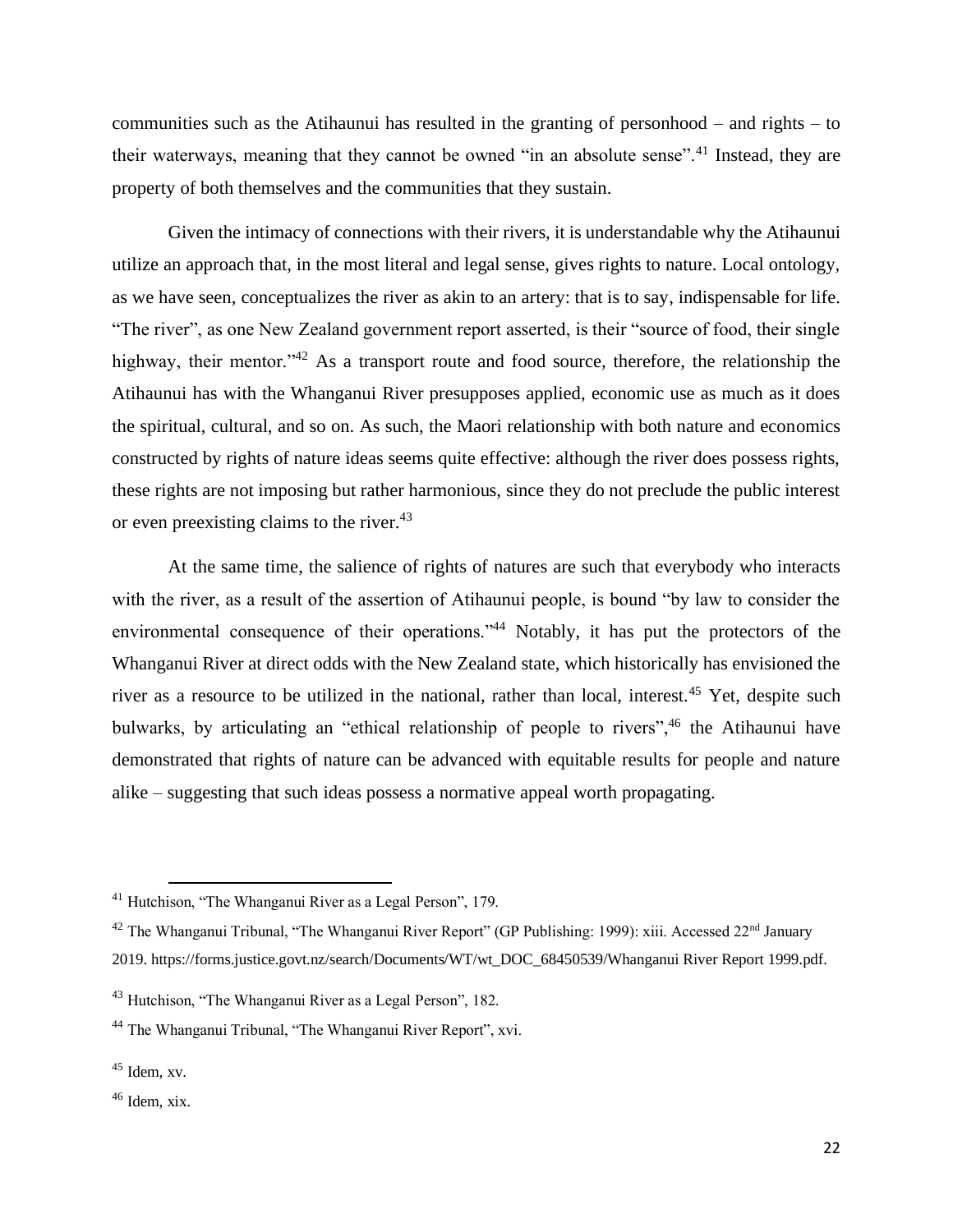### **5.4 Community Salience in Ecuador**

By the same logic, the reason that we can observe such an emphasis on guaranteeing the integrity of nature in Latin America is that entire communities incorporate the cultural values and traditions we have discussed into their daily lives. In Ecuador and Bolivia alike, to do so is considered a lifestyle, or social philosophy, known as Buen Vivir in Spanish, or Sumak Kawsay in indigenous language - simply translated as 'living well'. When people live well in this context, beyond the realm of the rhetorical, it is possible to achieve tangible social and economic compromise with nature. Crucial to understanding why practices inspired by rights of nature have seen such uptake: it is a compromise that benefits their communities to a much greater degree than previous socioeconomic models.

Exemplifying the salience of these rights of natures, the Ecuadorian province of Tungurahua has pioneered a form of public management by instituting the rights of nature through local community governance. Under the principles of 'water, people, and work' – known informally as the Water Parliament – regional watersheds can be utilized for economic use, but operating industries and communities invest heavily into their conservation. The result has been a synthesis of liberal market values with indigenous cultural ones that has allayed ecological concerns surrounding the commodification of nature.<sup>47</sup> Environmental restoration also occurs under this system of governance, with reforestation occurring that blends indigenous local knowledge of fauna with western methods of large-scale cropping.

Further in keeping with the circular philosophy espoused by rights of nature that investment brings yield and vice versa, this policy has also spawned a health program for local communities that cultivates native medicinal plants and utilizes them in conventional medical practice.<sup>48</sup> Such approaches not only reflect a respect for competing and sensitive considerations – they also exhibit a mindset of efficiency of which even the most ardent industrialist would be proud. In all, the process is equitable and democratically participatory, and has been so because of the extensive

<sup>&</sup>lt;sup>47</sup> Craig Kauffman & Pamela Martin, "Scaling up Buen Vivir: Globalizing Local Environmental Governance from Ecuador" *Global Environmental Politics* 14(1), (2014): 40-58. Accessed January 28, 2019. [https://muse.jhu.edu/article/537047.](https://muse.jhu.edu/article/537047)

 $48$  Idem, 51.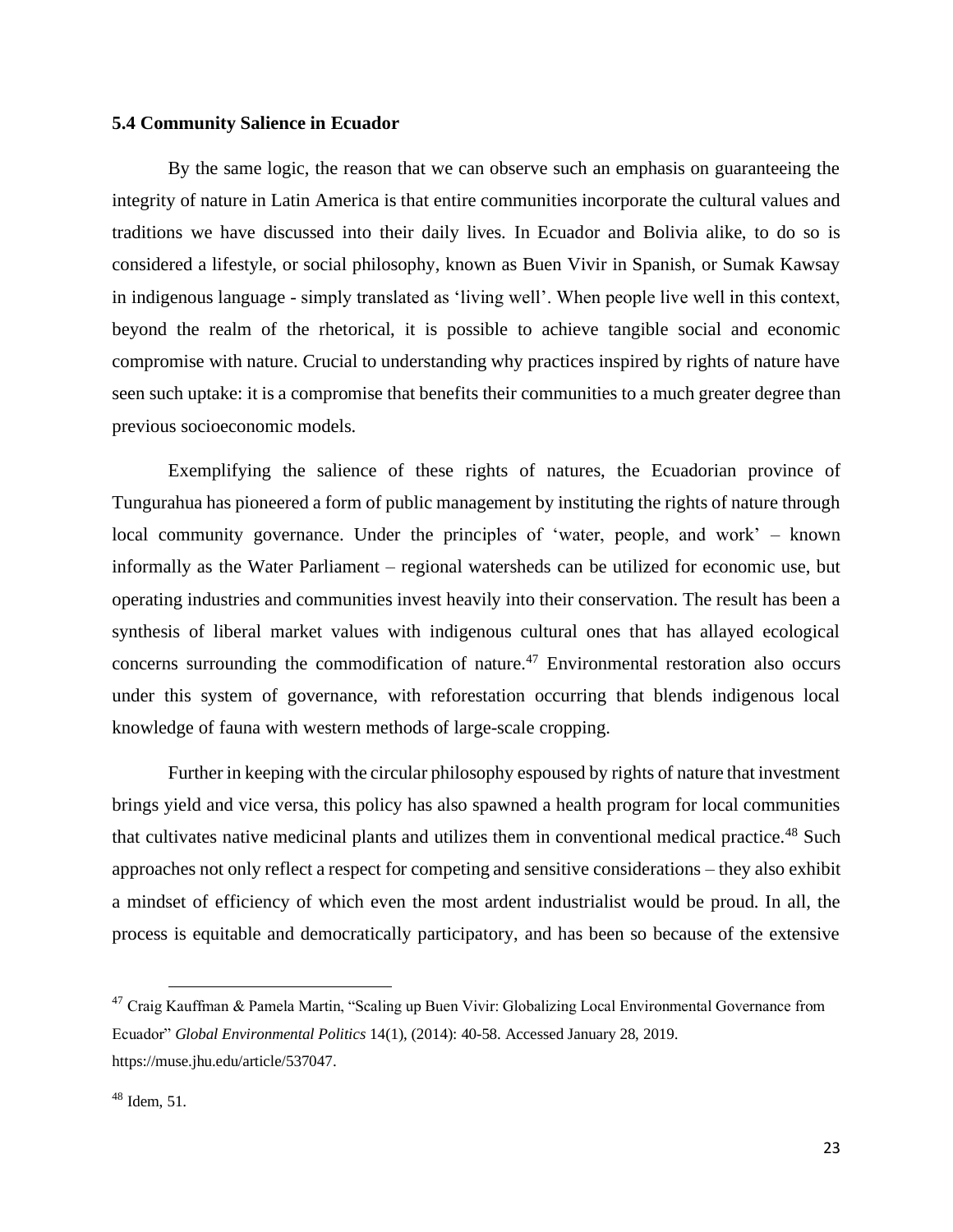consultation of stakeholders at all levels of Ecuadorian society.<sup>49</sup> Ironically, though, if anything, the real winner in this compromise is actually the status quo, which found that environmental temperance is, contrary to prevailing belief, not a zero-sum game: it got itself yet another marketbased solution to satisfy bureaucrats and investors alike.

<sup>49</sup> Craig Kauffman, "The evolution of water trust funds in Ecuador" *Sustainable Irrigation and Drainage IV*. (WIT Press: 2012): 12.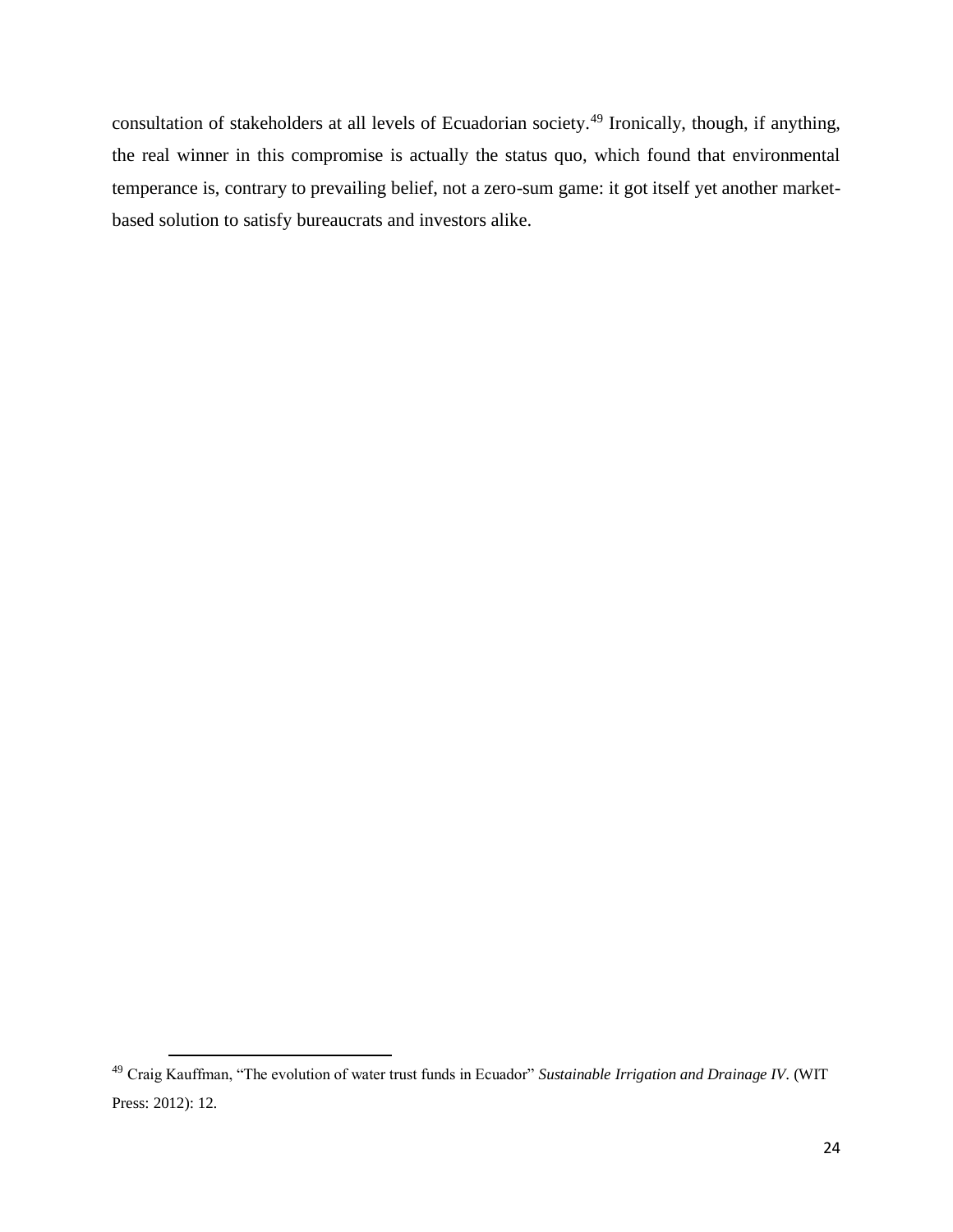## **Section 6: Institutional Structures and the Legal Rights of Nature**

#### **6.1 The Ecuadorian Constitution**

To a large extent, the degree of salience rights of natures enjoy in Ecuador is also thanks to the apparatus of the state itself. Most notably, the state has ensured their promulgation via enshrining them in its constitution. Crucially, the constitution of 2008 revolves around the presupposition that nature possesses a set of inviolable and inalienable rights. By instituting these rights at the societal level, the people of Ecuador have made a series of radical assertions. At their core, they elected to form a state within nature, as opposed to a state in which nature exists. "We decide," proclaims the constitutional preamble, "to construct a new form of civil society, in diversity and harmony with nature to achieve el buen vivir, el sumac kawsay."<sup>50</sup> In words, then, at the very least, Ecuador models itself as a biocentric, as opposed to an anthropocentric, state whose prevailing impetus is no longer driven by unsustainable and unequal practices such as multinational resource extraction.

The articles within the constitution illustrate that the prevalence of rights of nature in Ecuador is not confined to popular sentiment or political rhetoric, either; in fact, it has been imbued with institutional potency unprecedented in modern politics. Its significance as a state embodiment of rights of nature, therefore, cannot be understated. Article 33, for instance, which guarantees the right of life to a healthy environment for "present and future generations", is directly bolstered by Article 34, which allows "any person... to take legal action in defense of environmental rights".<sup>51</sup> The constitution even established a pioneering Ombudsman for the Rights of Nature to better enforce these rights that are explicitly granted to nature as opposed to people. Moreover, nature itself has the right to its own health, to an "integral respect for its existence"<sup>52</sup> (Article 71), and even restoration when it suffers anthropogenic degradation.<sup>53</sup> Thus, and crucially, the Ecuadorian constitution is reciprocal; that is to say, it imparts both rights and responsibilities.

<sup>50</sup> Kauffman & Martin, "Scaling up Buen Vivir: Globalizing Local Environmental Governance from Ecuador", 41.

<sup>51</sup> Lidia Cano Pecharroman, "Rights of Nature: Rivers That Can Stand in Court" *Resources*, 7(1), 13 (2018): 4. Accessed 1st February 2019. https://www.mdpi.com/2079-9276/7/1/13.

<sup>52</sup> Boyd, *The Rights of Nature: A Legal Revolution That Could Save The World,* 174.

<sup>53</sup> Kauffman & Martin, "Scaling up Buen Vivir: Globalizing Local Environmental Governance from Ecuador", 43.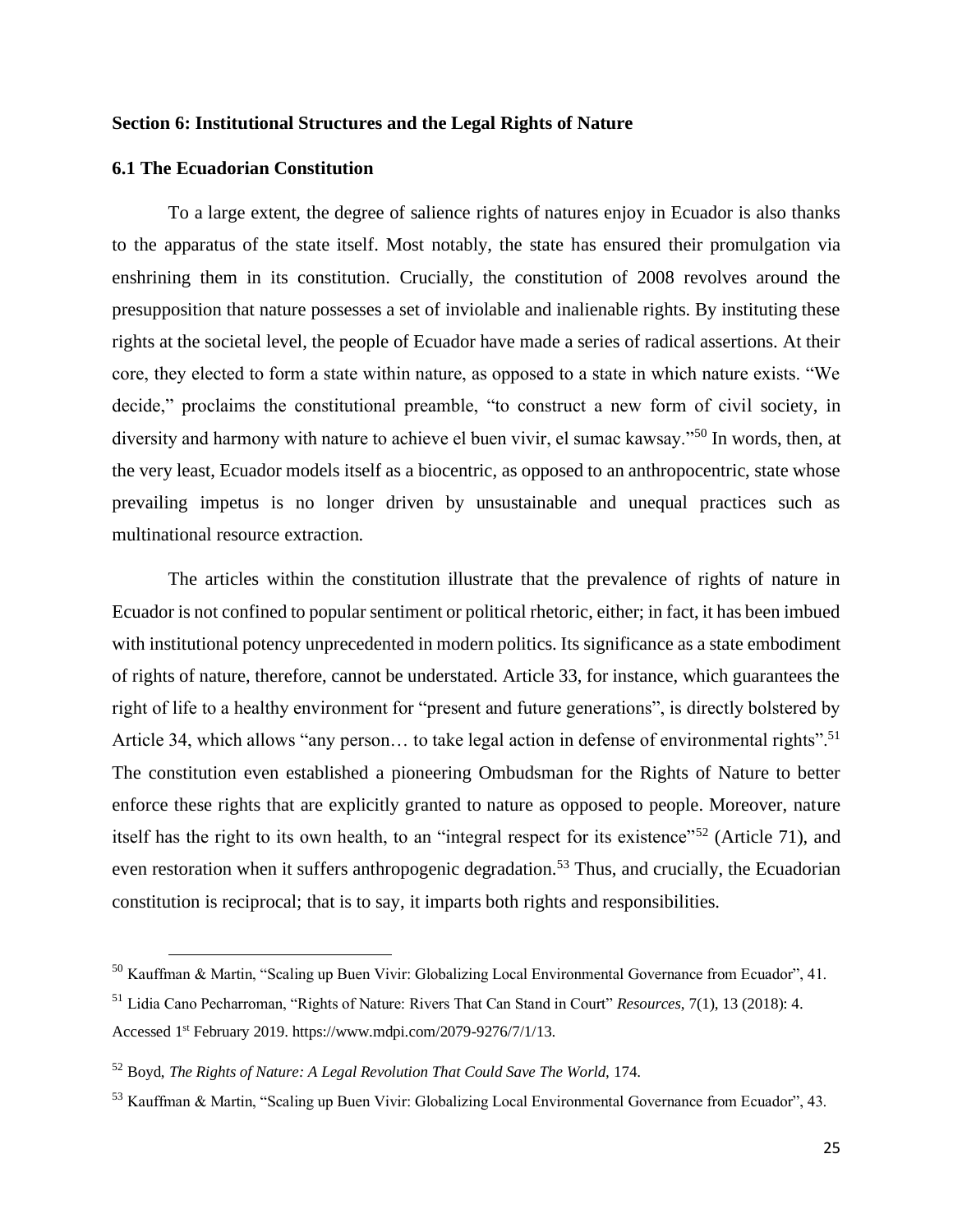Because rights of nature are so socially embedded, citizens of Ecuador are not only able to invoke rights in the defense of nature; in fact, they are legally required to do so in observation of those rights. Article 75, as an example, calls on Ecuadorians to "exercise their responsibilities in the context of interculturalism, respect for diversity and of harmonious coexistence with nature."<sup>54</sup> At the same time, the state and its economic apparatus are bound by the same law, being obligated to promote "forms of production which will ensure the quality of life for the people and not threaten those rights or those of nature" through a "sustainable model of development, environmentally balanced and respectful of diversity, which protects biodiversity and the natural capacity of ecosystems to regenerate, to ensure the needs of present and future generations will be met", according to Articles 277 and 319 respectively.<sup>55</sup> By observing these responsibilities at all levels, Ecuador demonstrates how the rights of all within nature and society alike can be upheld and why the equity they promise is appealing to the people living there.

### **6.2 The Bolivian State and the Law on the Rights of Mother Earth**

Despite sometimes being "a profound challenge to conventional thinking",<sup>56</sup> Bolivia also demonstrates that rights of nature can be highly salient in state law. Here, their institution reflects a changing zeitgeist that demands a new approach towards everything historically shaped by anthropocentrism: society, nature, and all in between. Since 2007, Bolivia has attempted to institute a democratically socialist state centered around the rights of nature, inspired by the logic, as astutely observed by President Evo Morales, that "human beings cannot live without Mother Earth, but the planet can live without humans."<sup>57</sup> Buoyed by such rhetoric, the 2010 Law on the Rights of Mother Earth notably articulated and nominally guaranteed the rights of an integral nature, as well as the intersectional human rights implicit. Later that year, in an example that further elucidates the broader salience of the rights of nature, this declaration would form the basis of a new international norm: The Universal Declaration of the Rights of Mother Nature, which

<sup>54</sup> Kauffman & Martin, "Scaling up Buen Vivir: Globalizing Local Environmental Governance from Ecuador", 43. <sup>55</sup> Cullinan, *Wild Law: A Manifesto for Earth Justice,* 185.

<sup>56</sup> Boyd, *The Rights of Nature: A Legal Revolution That Could Save The World*, 210.

<sup>57</sup> Idem, 188.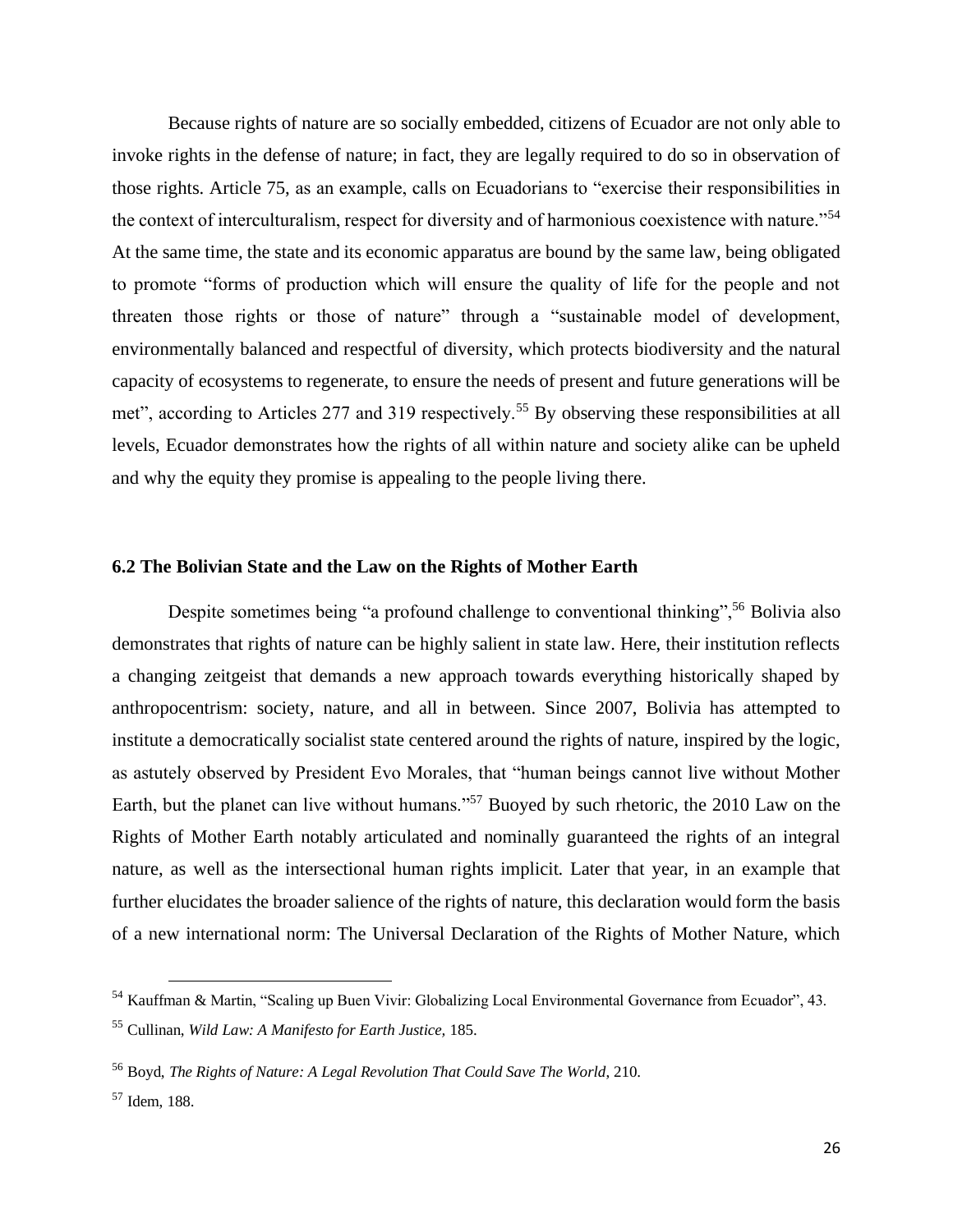asserts the rights of nature on a global scale. Thus, though not constitutionally embedded as in Ecuador, rights of natures in Bolivia represents a response to the challenges posed by modern practice through the recognition of nature's ecological and economic limitations, as well as the obligations that such a recognition entail.<sup>58</sup>

#### **6.3 Wrongs and Rights: New Zealand, Te Urewera, and the Rights of Nature**

In contrast to Ecuador and Bolivia, New Zealand does not have a state that is explicitly centered around a nature that enjoys legal parity with humans. There have, however, been numerous instances within the state where the salience of rights of nature have been extended by virtue of the country's legal institutions. The Te Urewera Act of 2014 is perhaps the best example of an instance where a traditionally Western country with a history of natural appropriation becomes a pioneer of nature's rights. Nestled in the mountains of the south-east of the country, Te Urewera is a pristine, rugged wilderness and the ancestral home to the Tuhoe people. In 1954, however, under the auspices of the Crown, New Zealand designated this land a national park. In the context of a history shaped by colonial and ecological tension, the preservation of this land would appear to be a sensitive – if not respectful – approach to take towards both land and people. It is somewhat oxymoronic, therefore, that the designation of a national park – ostensibly a measure to protect the nature within it – could actually serve as a catalyst to spur the rights of nature. And yet, this was precisely the case in Te Urewera. Why would this be so?

In fact, deciding that Te Urewera was a national park had important, not least unwanted, implications for both people and place. On one hand, such a lofty title implied that the Maori Tuhoe's homeland was now simply part of an overarching state in the guise of a national park: a park filled with oddities to be observed at leisure; a park, now 'public property', to be enjoyed by everybody. Understandably, the presentation of their homeland as some sort of delineated recreational ground hardly ingratiated the Tuhoe, even though, from the Western perspective *du jour*, it probably seemed a rather good idea – much in the same way, perhaps, that confining the vestiges of ecosystems within zoos once seemed a reasonable and humane one. On the other, it

<sup>58</sup> Boyd, *The Rights of Nature: A Legal Revolution That Could Save The World*, 194.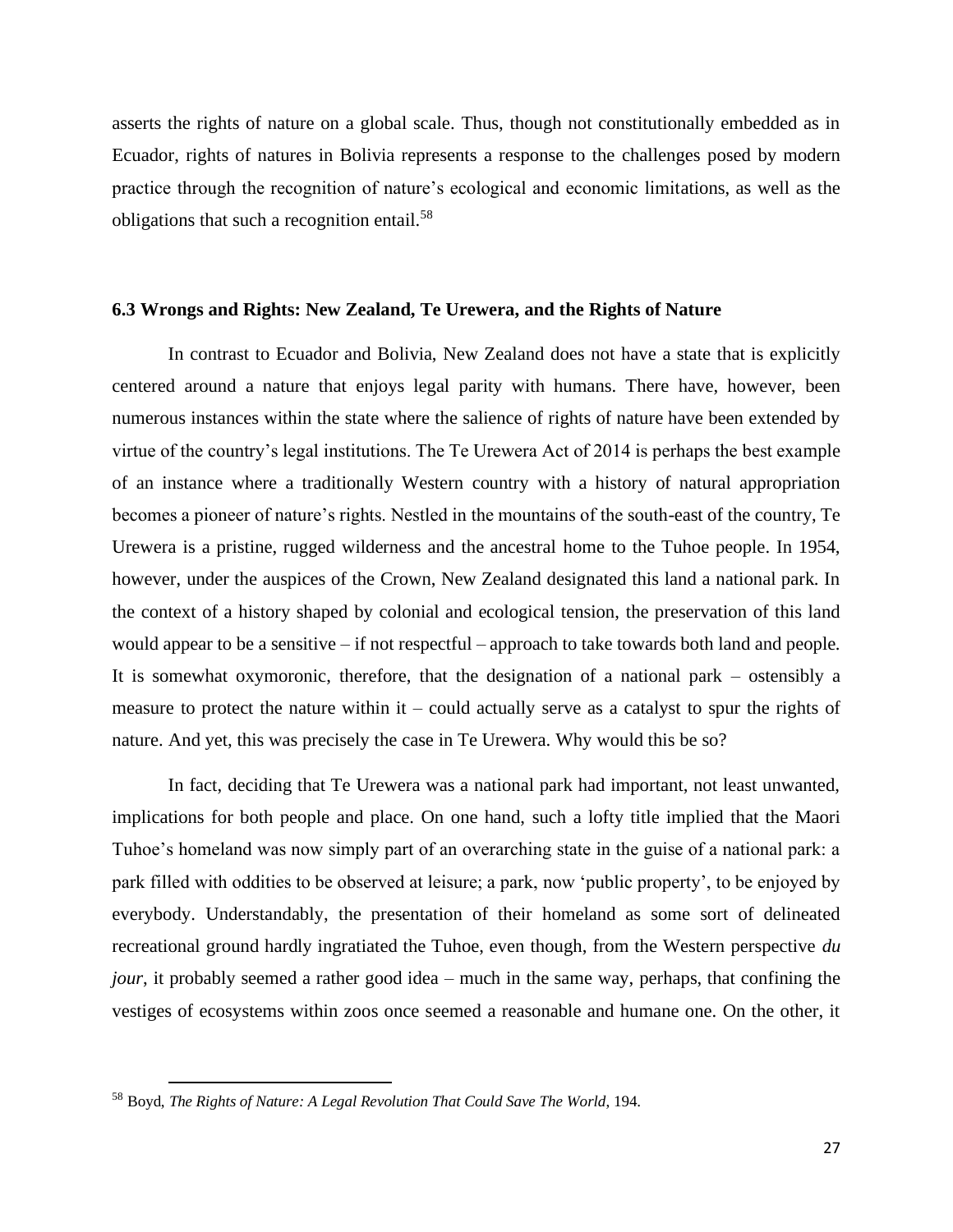was another example of life through the anthropocentric lens, in that the sacred landscape that the Tuhoe inhabit was capable of being 'owned' as a distinctly human abstraction.

Some six decades following the establishment of the national park, however, the legal response by the New Zealand courts in 2014 demonstrated the salience rights of nature now enjoy in the country. In keeping with Maori ontology, the Act ruled that, in fact, the national park was not so; rather, it was an entity in itself and, as such, could only be owned by itself – in perpetuity.<sup>59</sup> In recognizing that the landscape of Te Urewera was an indivisible, metaphysical entity with rights unto itself, the state applied a legal framework that represents "a profound alternative to the human presumption of sovereignty over the natural world."<sup>60</sup> Rather than conforming to more traditional anthropocentric motives, such as economics or even recreation, the protection of the subjecthood of Te Urewera was instead "guided by Tuhoe principles"<sup>61</sup> and legally represented by an independent board of trustees: a new form of public management that wholly reconceptualizes human rights and rights of natures as two sides of the same coin.

<sup>59</sup> New Zealand Government, Department of Conservation. *Te Urewera Act 2014.* (2014): 9.Accessed 29th April 2019.

[http://www.legislation.govt.nz/act/public/2014/0051/latest/whole.html#DLM6183610.](http://www.legislation.govt.nz/act/public/2014/0051/latest/whole.html#DLM6183610)

<sup>60</sup> Boyd, *The Rights of Nature: A Legal Revolution That Could Save The World,* 154.

 $61$  Ibid.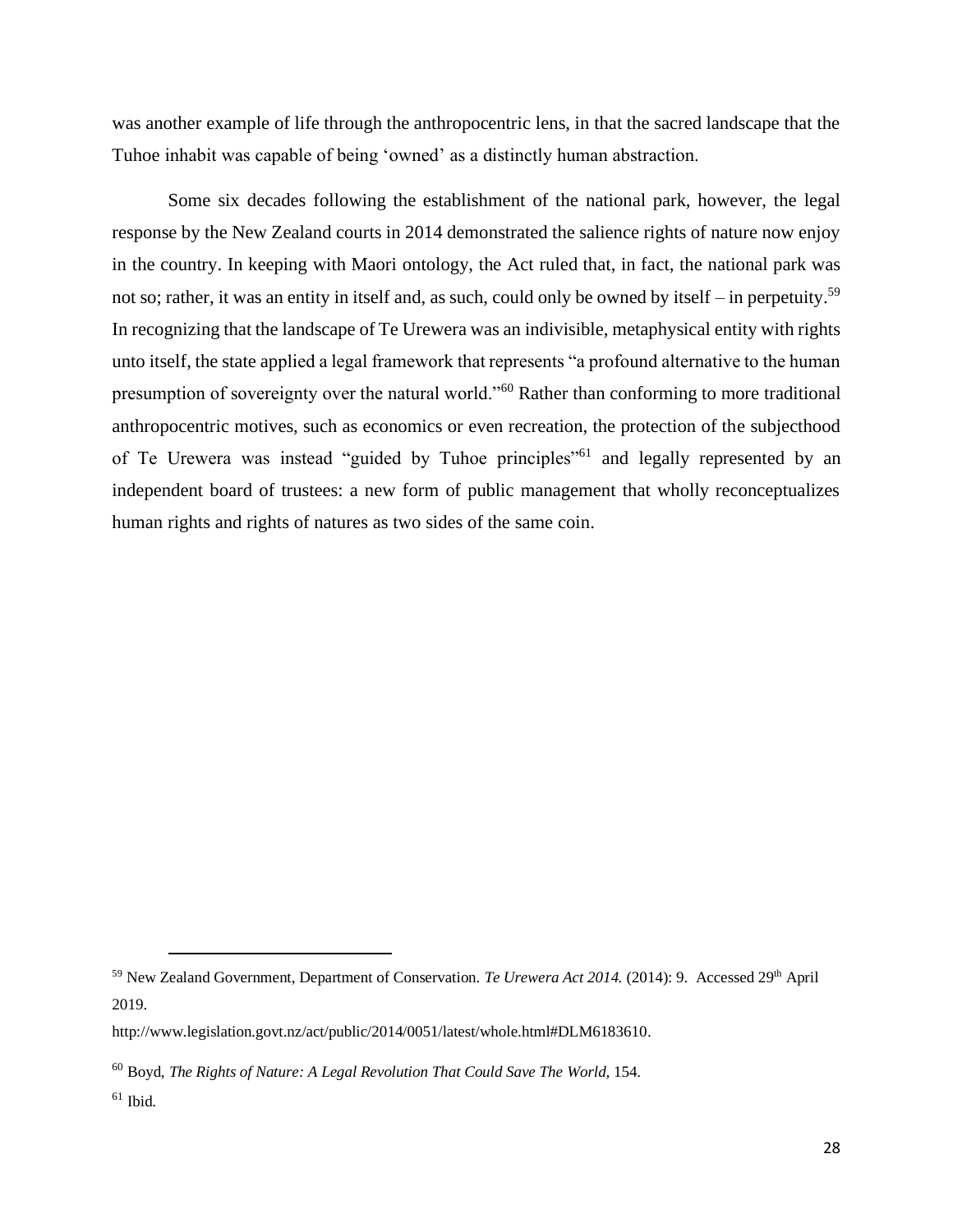## **Section 7: Conclusion**

*"They said… that he was so devoted to Pure Science… that he would rather have people die by the right therapy than cured by the wrong."*

– Sinclair Lewis, *Arrowsmith*

#### **7.1 Why Rights of Nature are Salient**

When considering *why* rights of nature are salient in the countries of Ecuador, Bolivia, and New Zealand, it is apparent that ontological foundations and cultural values have been critical in forming a basis for the ideology. More specifically, though, this analysis makes clear that rights of nature enjoy salience in our case studies because they all share remarkable cultural similarities. Because all three have strong indigenous traditions that afford a high degree of respect for nature, they were most predisposed to adopting rights of nature from the outset – in contrast, as we have seen, to societies more divorced from nature. With such a cultural foundation, rights of natures could easily spread beyond their local origin points.

This diffusion was catalyzed by the one-sided practices of colonialism, which people in Ecuador, Bolivia, and New Zealand came to see as detrimental to themselves and their previously unspoiled natural surroundings. Rights of nature thus gained traction by virtue of a historical paradigm seen as socially inequitable, ecologically debasing, and worth resisting. Indigenous communities, again, played a pivotal role in extending this salience, as it was their communities that did and do suffer most acutely at the hands of a one-sided, neoliberal capitalist paradigm. Resisting this, communities in our case studies adopted rights of nature as a defensive response to colonial excesses, as in the case of the Tungurahua province in Ecuador or the Whanganui River rights in New Zealand.

As rights of nature has spread in these countries, it has coopted other social and political groups, who see rights of nature as socially equitable and ecologically restrained. This is the practical appeal of rights of nature to which I have been alluding throughout this thesis. Among the groups to first realize the epistemic similarities were women, many of whom already live in marginalized communities and identified patriarchy as synonymous with exploitation of the world around them. Because indigenous cosmology in Ecuador, Bolivia, and New Zealand also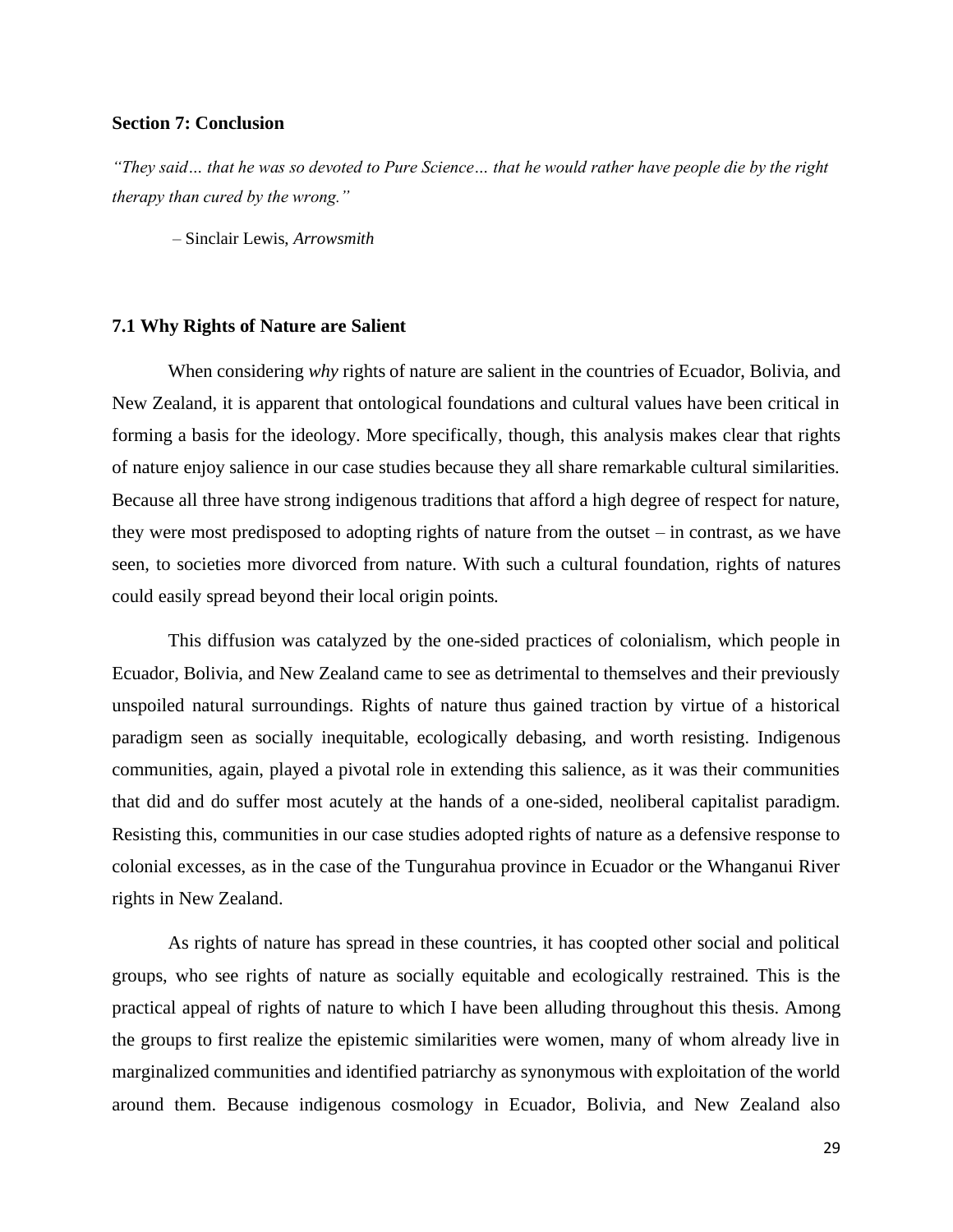articulated an intimate nature-female connection, it is plausible that this, compounded by the exclusionary nature of patriarchal capitalism, made the linkage between women, exploitation of nature/people, and ecofeminism all the more inevitable and prevalent. Women, nature, and other marginalized groups that were and are expected to participate in the neoliberal global economy without any dividends naturally coalesced.

They did so with ease because of their epistemological and ideological intersectionality – yet, ironically, I doubt that this intersectionality would or could have occurred save for the dominant elitist conceptual framework that sidelines entities perceived as trivial. However, it would take actual legal representation of rights of natures to demonstrate that the rights of nature as a cohesive ideology are salient. It therefore seems logical to conclude that the aforementioned factors – distinct ones such as cosmology, anti-imperialism, and ecofeminism – culminated as a coherent legal theory in the Ecuadorian constitution, the Law of the Rights of Mother Earth in Bolivia, the Te Urewera Act in New Zealand, and so on. At this level, enshrined in conventional laws that are nominally incontestable, rights of nature must be considered highly salient because of the institutional robustness they enjoy.

Owing to the traction that rights of nature has consequently enjoyed through such community initiatives and state laws, the result has been, in the case of Ecuador and Bolivia, a state modelled around a nature with rights or, as in New Zealand, one in which the state-colonial framework has evolved to allow areas and entities to wield those rights. Significantly, these countries appear to be building on this new paradigm to increase its prevalence, as exemplified by the continued expansion of rights in New Zealand and the criteria an entity must possess in order to enjoy those rights. At the same time, Bolivia has hosted international events relating to rights of natures, while also leading a coalition dedicated to the case. In the context of global environmental politics, the palpable salience of rights of nature in these countries are of importance in that they present a viable alternative through which social and ecological relationships can be reconceptualized. The scale of their institution at the state and legal level is the greatest testament to their salience.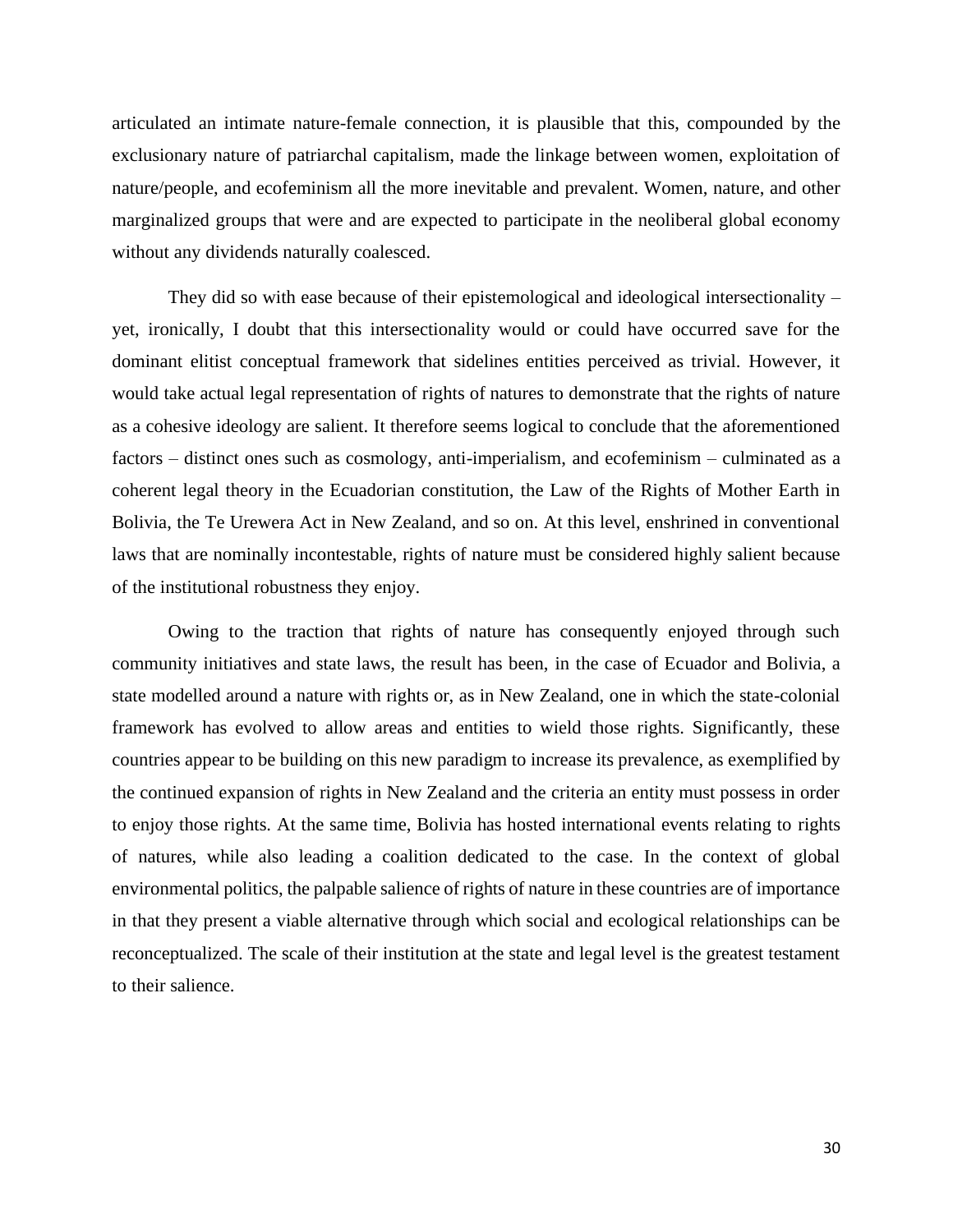## **7.2 Shopping for Choice**

As an unconventional and embryonic paradigm, it is apparent also that rights of nature present an abstract philosophy. Along with its ideological malleability, this presents challenges to its successful diffusion in a world that demands the immediate and concrete: ideas, results, and ever more accumulation. And yet, the current structures of growth and development espoused by the short-sighted, linear growth paradigm of capitalism is fraught with inequitable contradictions– ones that we cannot even begin to observe and question if we have nothing else against which to compare. Imagine, somewhat contrary to the spirit of this thesis, when one goes shopping for a 'good deal'. In the same way consumers need a choice of goods, we now require a choice of ideas; ones that are more conscientious and equitable than those proposed under the scenario of business as usual.

Countries like Ecuador, Bolivia, and New Zealand demonstrate that there is choice, however niche it may appear, and that that choice may actually be preferable for a myriad of anthropocentric *and* biocentric reasons. For this reason, even though I have dedicated it to understanding why rights of nature are salient in these places, I hope that the ultimate value of this argument is that it draws attention to the existence of another choice in the first place. I hope it inspires any readers to reflect on a new question: not if nature should hold rights, but when it should. And in reflecting upon the salience of these rights and the benefits of changing practices in the name of temperance and existence, I leave them to be the judge.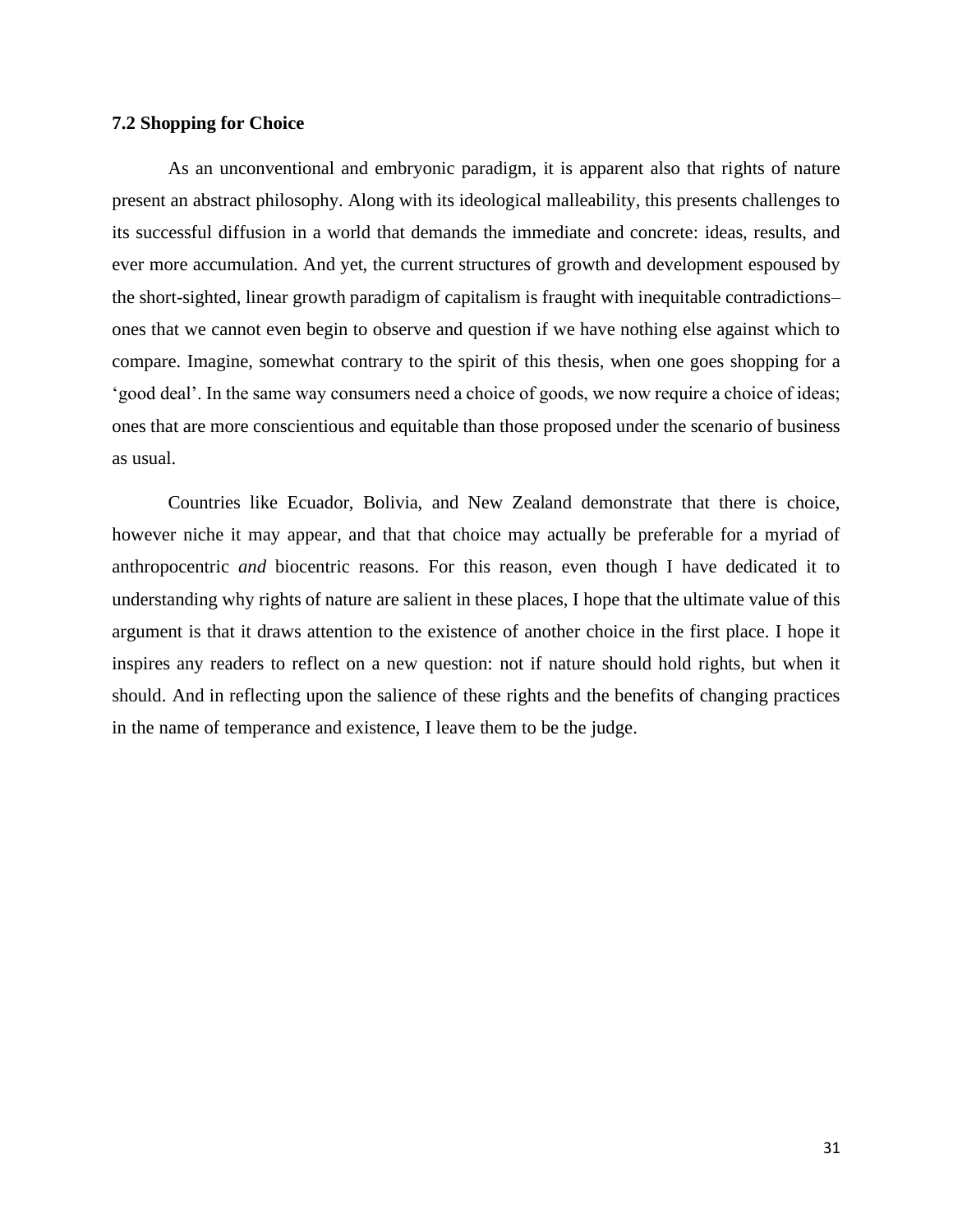## **Bibliography**

Boyd, David, *The Rights of Nature: A Legal Revolution That Could Save The World. Toronto:* ECW Press, 2017.

Cano Pecharroman, Lidia, "Rights of Nature: Rivers That Can Stand in Court" *Resources,* 7(1), 13. (2018). Accessed 1st February 2019. https://www.mdpi.com/2079-9276/7/1/13

Carson, Rachel, *Silent Spring*. USA: Houghton Mifflin, 1962. Cullinan, Cormac, *Wild Law: A Manifesto for Earth Justice.* (2nd ed.). Cambridge: Green Books, 2011.

Escobar, Arturo, "Thinking-feeling with the Earth: Territorial Struggles and the Ontological Dimension of the Epistemologies of the South. *AIBR, Revista De Antropología Iberoamericana*, *11*(1), (2016): 11-32. Accessed 12<sup>th</sup> January 2019. doi: 10.11156/aibr.110102e

Evans, Ripeka, "The negation of powerlessness: Maori feminism, a perspective." *Hecate* 20, no. 2 (1994): 53. *Literature Resource Center.* Accessed April 24, 2019. http://link.galegroup.com.ezproxy.library.ubc.ca/apps/doc/A16490395/LitRC?u=ubcolumbia&si d=LitRC&xid=d6e96d7b.

Global Alliance for the Rights of Nature: Thomas Berry's Ten Principles of Earth Jurisprudence. (n.d.). Accessed 27th April 2019. [http://therightsofnature.org/thomas-berrys-ten-principles-of](http://therightsofnature.org/thomas-berrys-ten-principles-of-jurisprudence/)[jurisprudence/](http://therightsofnature.org/thomas-berrys-ten-principles-of-jurisprudence/)

Hutchison, Abigail, "The Whanganui River as a Legal Person" *Alternative Law Journal*, 39(3), (2014): 179–182. Accessed 3rd November 2018. https://doi.org/10.1177/1037969X1403900309

Inoue, Cristina, "Worlding the Study of Global Environmental Politics in the Anthropocene: Indigenous Voices from the Amazon" *Global Environmental Politics*, 18(4), (2018): 25-42. Accessed 21<sup>st</sup> March 2019. https://muse.jhu.edu/article/709681/pdf.

Kauffman, Craig, "The evolution of water trust funds in Ecuador" *Sustainable Irrigation and Drainage IV*, WIT Press, 2012. Accessed 28<sup>th</sup> April 2019.

[https://www.witpress.com/Secure/elibrary/papers/SI12/SI12001FU1.pdf.](https://www.witpress.com/Secure/elibrary/papers/SI12/SI12001FU1.pdf)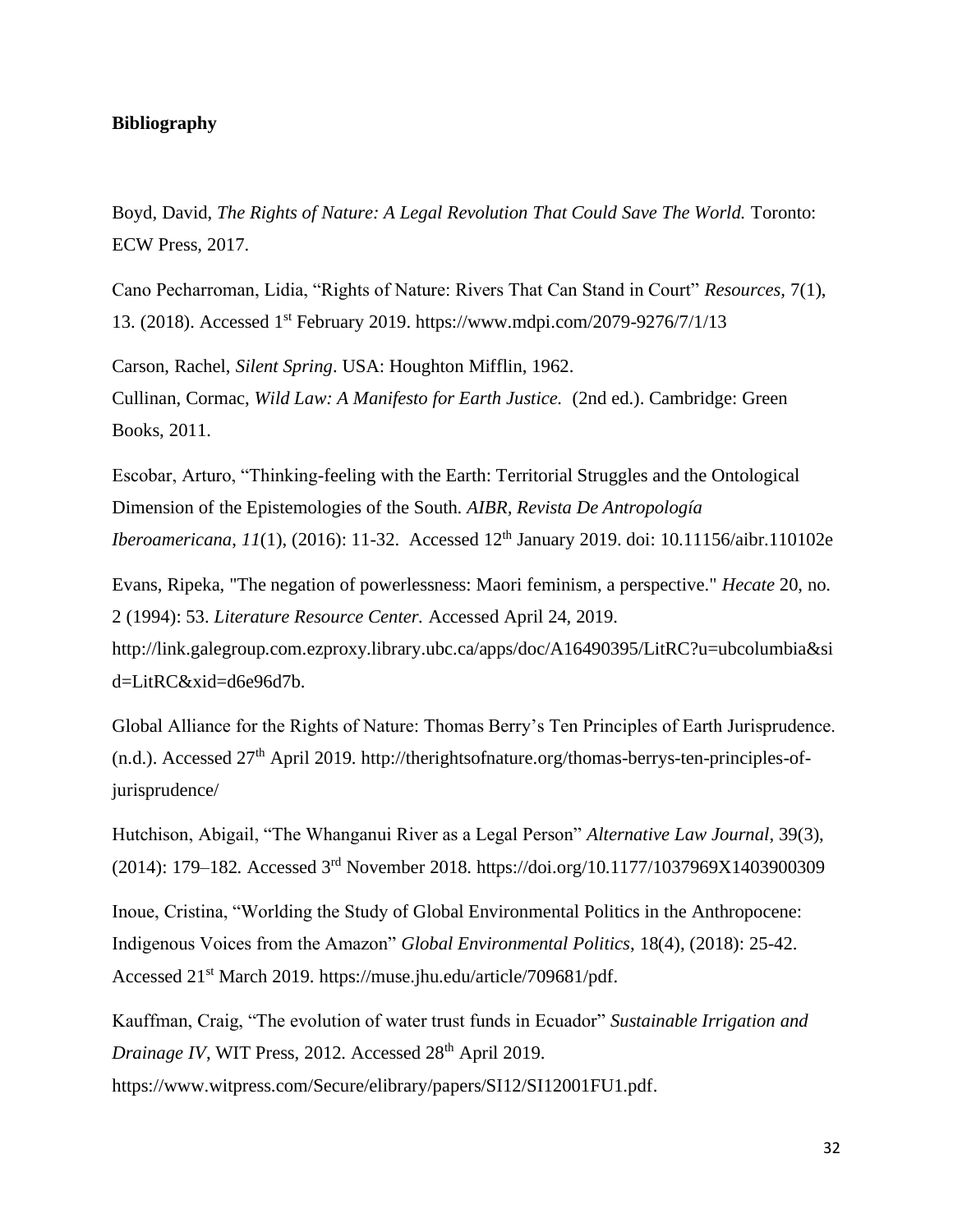Kauffman, Craig., & Martin, Pamela, "Constructing Rights of Nature Norms in the US, Ecuador, and New Zealand" *Global Environmental Politics*, 18(4), (2018): 43-62. Accessed 4<sup>th</sup> February 2019. https://muse-jhu-edu.ezproxy.library.ubc.ca/article/709682/pdf

Kauffman, Craig, & Martin, Pamela, "Scaling up Buen Vivir: Globalizing Local Environmental Governance from Ecuador" *Global Environmental Politics* 14(1), (2014): 40-58. Accessed January 28, 2019.<https://muse.jhu.edu/article/537047>

[Lalander, Rickard. \(2014\). The Ecuadorian Resource Dilemma: Sumak Kawsay or](https://journals.sagepub.com/doi/pdf/10.1177/0896920514557959)  Development? Critical Sociology,  $42(4-5)$ , 623-642. Accessed  $10<sup>th</sup>$  $10<sup>th</sup>$  $10<sup>th</sup>$  February. doi: [10.1177/0896920514557959. https://journals.sagepub.com/doi/pdf/10.1177/0896920514557959](https://journals.sagepub.com/doi/pdf/10.1177/0896920514557959)

New Zealand Government, Department of Conservation. (2014). *Te Urewera Act 2014.*  Accessed 29th April 2019.

<http://www.legislation.govt.nz/act/public/2014/0051/latest/whole.html#DLM6183610>

OECD Better Life Index: New Zealand. (2019). Accessed 22nd April 2019. <http://www.oecdbetterlifeindex.org/countries/new-zealand/>

Scott, James, *Seeing Like a State*. New Haven and London: Yale University Press, 1998.

Solon, Pablo, *Systemic Alternatives*. La Paz: Fundación Solón / Attac France / Focus on the Global South, 2017. Accessed 3rd February 2019.

https://systemicalternatives.files.wordpress.com/2017/03/sa-final-ingles-pdf2.pdf

Solon, Pablo, "Vivir Bien: Old Cosmovisions and New Paradigms" (2018). Accessed 1<sup>st</sup> April 2019. https://www.greattransition.org/images/Solon-Vivir-Bien.pdf

The Conversation: New Zealand's environmental laws: best in the World? (2013). Accessed  $27<sup>th</sup>$ April 2019. [https://theconversation.com/new-zealands-environmental-approvals-best-in-the](https://theconversation.com/new-zealands-environmental-approvals-best-in-the-world-19434)[world-19434](https://theconversation.com/new-zealands-environmental-approvals-best-in-the-world-19434)

The Whanganui Tribunal, "The Whanganui River Report" (GP Publishing, 1999). Accessed 22nd January 2019.

https://forms.justice.govt.nz/search/Documents/WT/wt\_DOC\_68450539/Whanganui River Report 1999.pdf